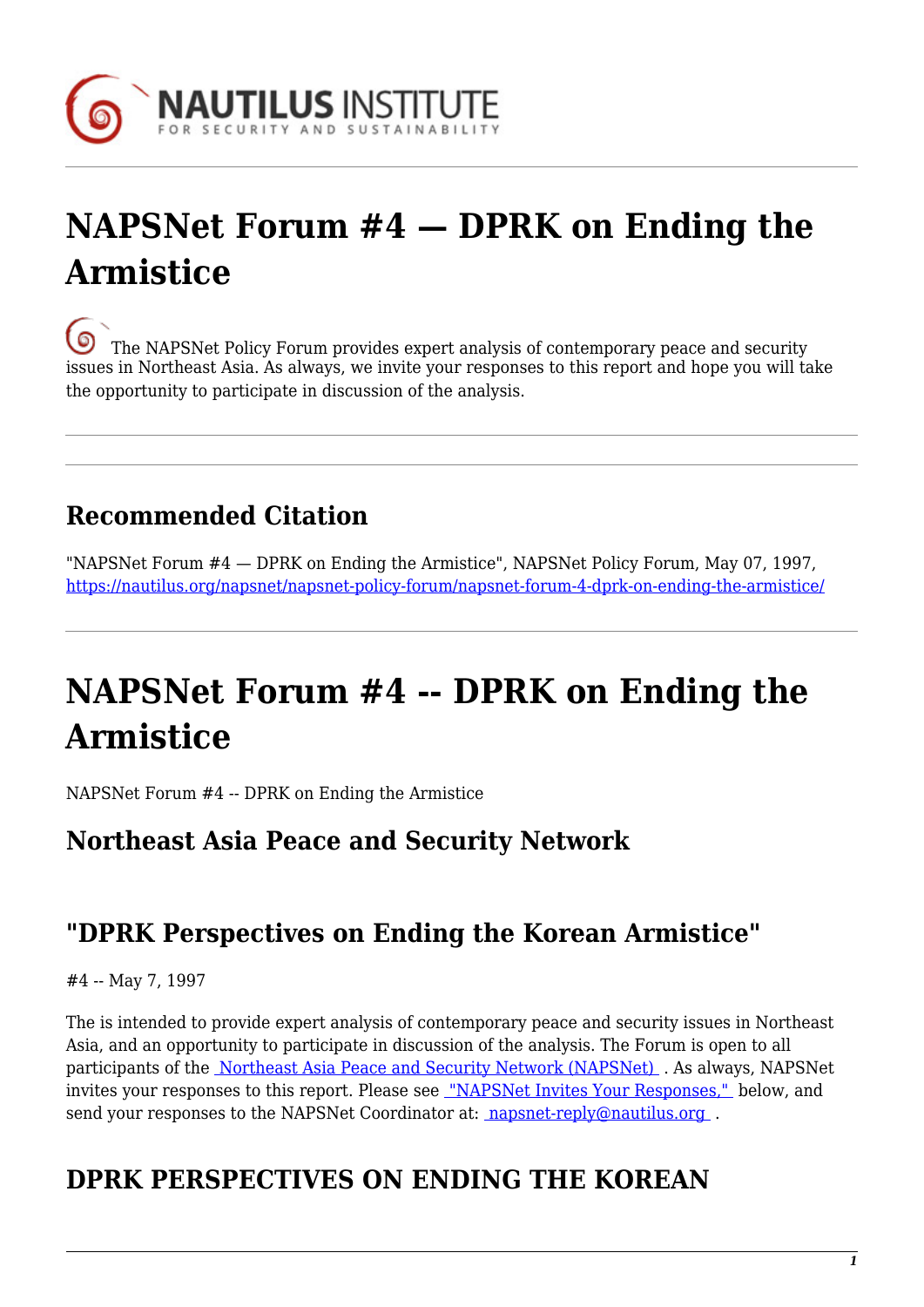### **ARMISTICE**

Essays by Kim Myong Chol and Pak Chol Gu

Copyright (c) 1997 Nautilus of America/The Nautilus Institute

CONTENTS:

[I. Introduction](#page-1-0)

- [II. Essay by Kim Myong Chol](#page-2-0)
- [1. Introduction](#page-2-1)
	- [2. Military Solution Is Not A Viable Option](#page-2-2)
	- [3. A Peace Treaty Is Inevitable](#page-6-0)
	- [4. A Post-Armistice Order](#page-11-0)
	- [5. Notes](#page-14-0)

[III. Essay by Pak Chol Gu](#page-16-0)

- [1. Introduction](#page-16-1)
	- [2. Present state of the Korean armistice system](#page-17-0)
	- [3. US forces and the "UN forces"](#page-19-0)
	- [4. The DPRK efforts for a lasting peace and security in the Korean peninsula.](#page-21-0)
	- [5. Conclusion](#page-22-1)

[IV. NAPSNet Invites Your Responses](#page-22-0)

#### <span id="page-1-0"></span> **I. Introduction**

The following two essays provide representative views, from the perspective of the Democratic People's Republic of Korea (DPRK), on the possibilities and prospects of replacing the Korean Armistice Agreement with a permanent peace treaty. The authors address issues at the center of recent debates over the terms for beginning this process, and argue forcefully for their positions.

The first essay, "DPRK Perspective on a Post-Armistice Regional Order," is by Kim Myong Chol, an ethnic Korean born and living permanently in Japan. Mr. Kim's studies include graduate work in US foreign policy at Tokyo University. Mr. Kim worked as a reporter and editor at "The People's Korea" and has written extensively on DPRK perspectives on Korean and international relations.

The second essay, "Replacement of the Korean Armistice Agreement: Prerequisite to a Lasting Peace in the Korean Peninsula," is by Pak Chol Gu, a researcher for the Korean Anti-Nuclear Peace Committee, based in Pyongyang in the DPRK.

Both essays contend directly with a number of the points made in Patrick M. Norton's essay, "Ending the Korean Armistice Agreement: The Legal Issues," distributed previously as Policy Forum Online #2. In particular, Kim Myong Chol's essay extends some of the arguments he made in his discussion of Mr. Norton's paper, distributed as part of the forum.  $($  Click here for Forum  $#2.$ )

The views expressed and claims made in the following essays are those of the authors. NAPSNet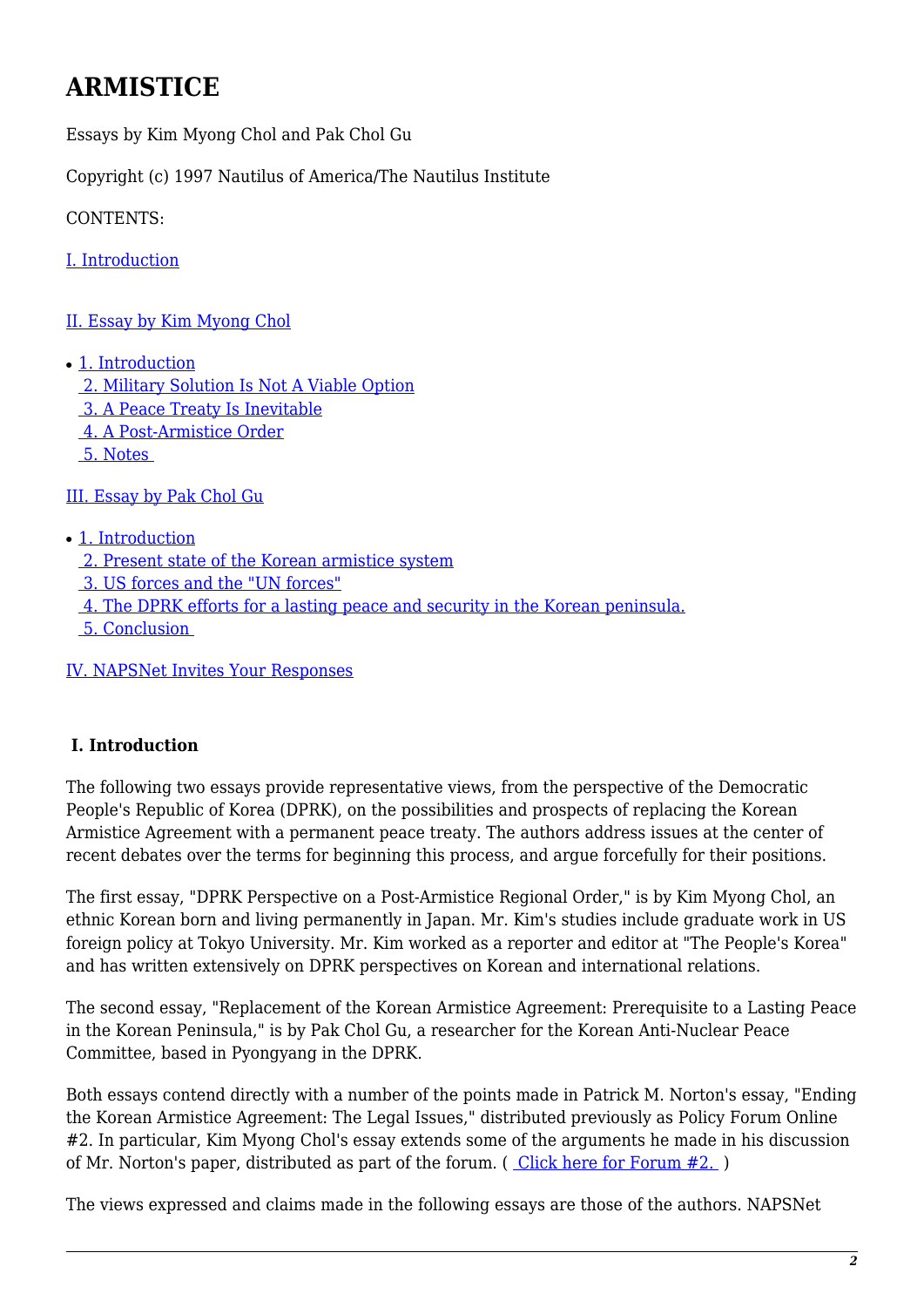presents these essays as received, except for minor grammatical editing. Following the essays, in the section ["NAPSNet Invites Your Responses,"](#page-22-0) is information on how you can respond to these essays and participate in the online forum.

#### <span id="page-2-0"></span> **II. Essay by Kim Myong Chol**

#### DPRK PERSPECTIVE ON A POST-ARMISTICE REGIONAL ORDER

<span id="page-2-1"></span>by Kim Myong Chol

## **1. Introduction**

During the nuclear standoff with the United States, the DPRK's legendary founding father, the late President Kim Il Sung remarked: "An American attempt to fight a duel with us goes nowhere. An American defeat would prove a humiliating loss of face before the world audience. Improved relations with us would enhance the American position in Asia."[1]

The settlement of the Korean question has remained long elusive since a ceasefire accord was signed on July 27, 1953. However, North Korea's supreme leader, Marshal Kim Jong Il concludes that this is no longer the case. He is confident that he is now within striking distance of the reunification of Korea. Things have come to such a head that a negotiated Korean settlement is in sight, raising the issue of a post-armistice order.

It has become all too evident to all the parties concerned that the Korean Armistice Agreement has outgrown its original mission, making it imperative to replace it with a peace treaty. The Democratic People's Republic of Korea has long called for talks between the direct parties to the armistice agreement to negotiate a peace agreement. The United States also recognized the need for a peace treaty, which has yet to be defined clearly.[2] A landmark North and South Korean Agreement on Non-Aggression, Reconciliation and Exchange was signed in December, 1991.

The continuing presence of the Korean Armistice Agreement constitutes its most fundamental flout in that it was originally designed to be temporary in nature as it envisages withdrawal of all foreign forces from Korea, a political conference of a higher level, and a peaceful settlement of the Korean question.[3] Negotiating a peace agreement has become all the more necessary because the United States pledged to provide less weapons-prone two light-water nuclear reactors to the DPRK, not to make any nuclear threat or attack against the Korean country and upgrade bilateral relations to full diplomatic relations.

#### <span id="page-2-2"></span> **2. Military Solution Is Not A Viable Option**

The Korean War and subsequent events have brought home to policy planners in Washington that a military solution has been no longer a viable option, bringing the United States to be responsive to the peace overtures from Pyongyang. The nuclear standoff with North Korea has provided the latest and most compelling evidence.

That is in part because the Korean Peninsula is the world's most heavily armed place, ready to explode at any provocation, and in part because a North Korean retaliation would leave the Americans with a Pyrrhic and senseless victory.[1] South Korea and Japan would find themselves reduced to ruins but some major metropolitan areas of the United States would turn into a living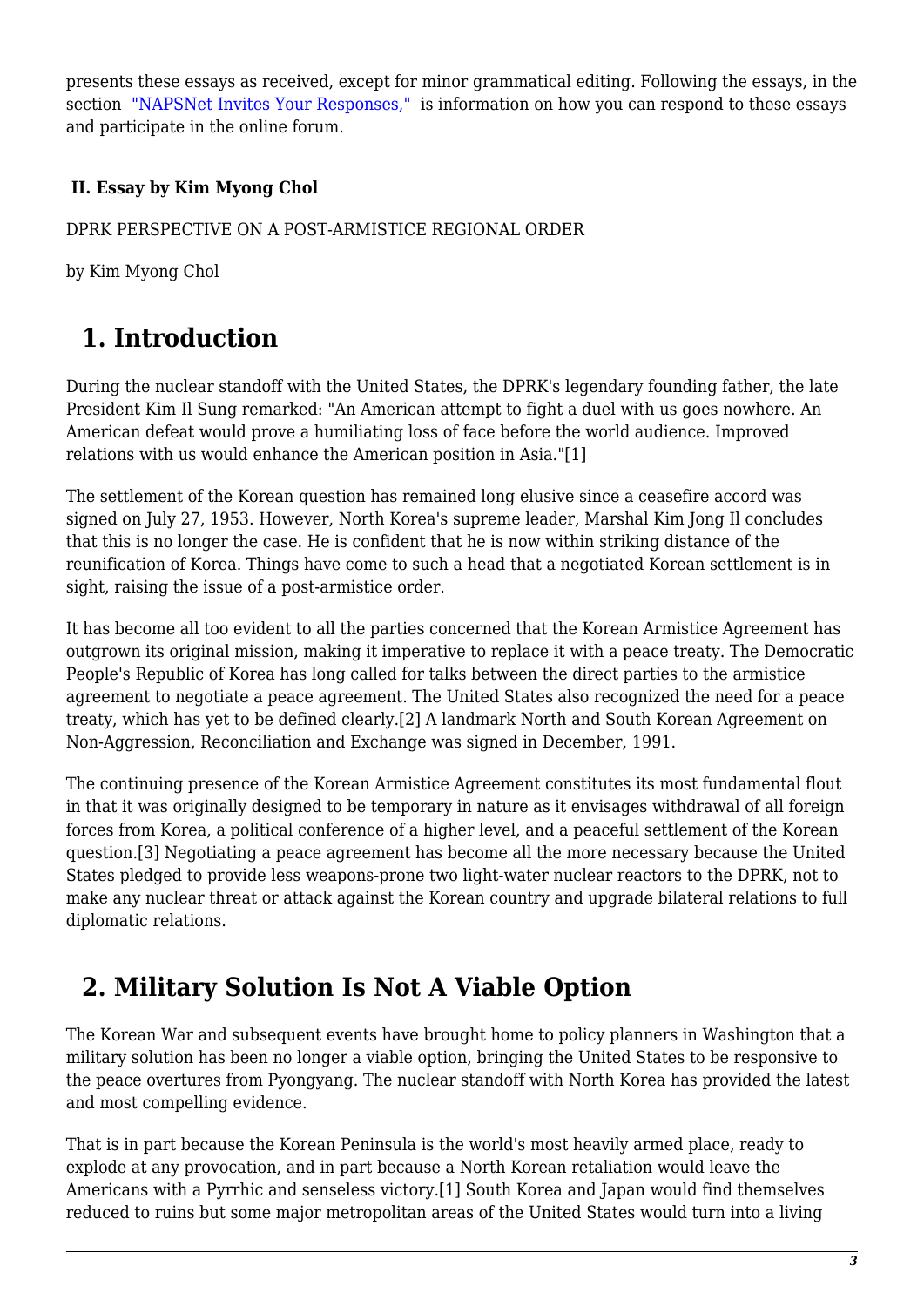inferno. In other words, the Americans would most likely find resumed hostilities in Korea another wrong war with the wrong enemy in the wrong place at the wrong time.

The Korean experience has been, is, and will be, a nightmare to the American policy planners: the Korean War, the January 1968 Pueblo incident, the April 15, 1969, the August 17, 1976 Poplar Tree Incident, the 1986-94 nuclear standoff, and the December 1994 Chopper Affair. Each time the Americans backed down.

The 1950-53 Korean War, which ended in the first wrong war with the wrong enemy in the wrong place at the wrong time.[2] The Americans, which had beat Nazi Germany and militarist Japan, had initially expected a push-over in punishing the North Koreans. North Korea and China were a joke not only to Germany and Japan but also to the Americans in terms of industry and war machine.

By the second year of what had been supposed to be a walk-over, the American public grew so hostile to the war effort in Korea that 'many people burst into profanity at the mere mention of Truman's name.'[3] Continuing war efforts in Korea meant more American casualties, higher taxation and runaway inflation. Half of the American casualties during the Korean War were sustained in the first year of the conflict. Public dissatisfaction with the Korean War was responsible for sending Gen. Eisenhower to the White House as he pledged to end the unpopular war.[4]

In his letter to Syngman Rhee, Eisenhower defended the American position: "It is my profound conviction that under these circumstances acceptance of the armistice is required of the United Nations and the Republic of Korea. We would not be justified in prolonging the war with all the misery that it involves in the hope of achieving, by force, the unification of Korea."[5]

However, the Sygnman Rhee regime in South Korea persisted in its stand: 'For anything less than re-unification to come out of these great sacrifices of Koreans and their powerful allies would be unthinkable.'[6] Syngman Rhee remained adamantly opposed to the ceasefire negotiations and stayed out of the Korean Armistice Agreement.

Syngman Rhee declared: "...to accept such an armistice is to accept a death warrant."[16] Overriding his objections, the Republic Administration of Gen. Eisenhower signed the armistice agreement, which the sixteen nations allies fully supported, stating: "The consequences of such a breach of the armistice would be so grave that, in all probability, it would not be possible to confine hostilities within the frontiers of Korea."[7]

After the ceasefire, the Americans found themselves repeatedly coming close to launching a major military strike on North Korea. However, each time the United States backed down, quietly withdrawing its task forces, including B52s and a naval flotilla. No explanation was given, however. The answer was the keen realization in Washington that the consequence of resumed hostilities would be too costly to be justified.

The January 21, 1968 capture of an armed spy ship USS Pueblo brought the American Administration of President Johnson to a near war situation with North Korea. A flight of B52s and a naval task force spearheaded by nuclear carrier USS Enterprise were ordered deployed into Korea. President Kim Il Sung ordered all the Korean People's Army forces and militia forces into DEFCON 5, putting the whole people and the whole country on a war footing.[19] Supreme Commander Kim Il Sung vowed "eye for eye, retaliation for retaliation, total war for total war."[8]

The Johnson Administration favored a reprisal air strike on selected military targets in North Korea but abandoned it and decided to withdraw all the American forces deployed to Korea for a possible punitive action against North Korea. Since the American gunboat diplomacy did not work, the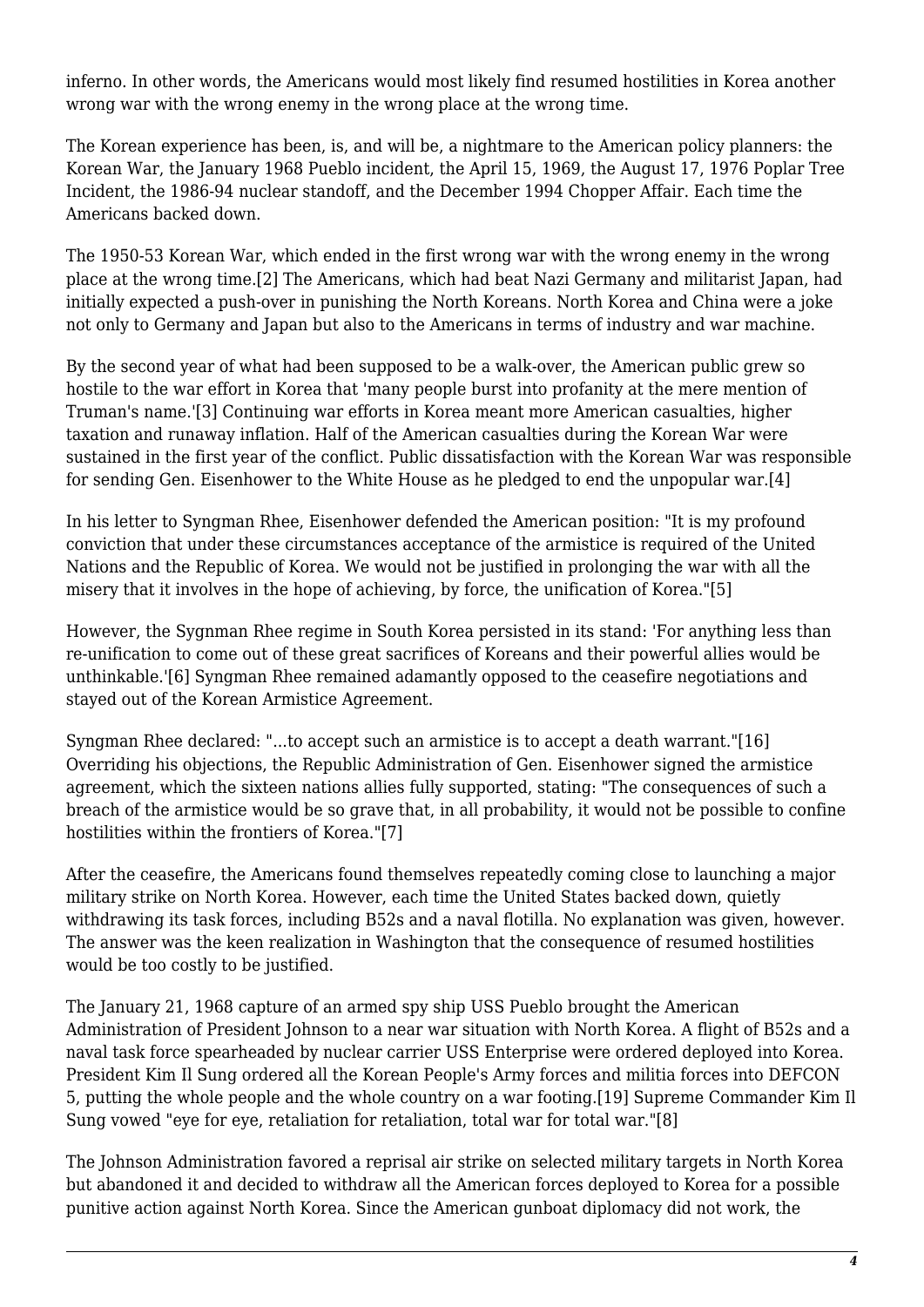Americans were left no other alternative but to sit idle and wait for one year and sign a letter of apology before the Pueblo crew members were released from captivity.

On April 15, 1969, an American spy plane EC121 with 31 men aboard was shot down by a North Korean Mig-21 interceptor while infiltrating deep in the territorial air of the DPRK. The Defense Secretary Laird and State Secretary Rogers questioned the wisdom of the proposed operations, citing an assessment of a possible American loss.[9] In the end the Americans refused to take any military action, though its pilot was killed. American responses to Libya, Iraq, and Bosnia were totally different. American warplanes were allowed to drop bombs and fire missiles in those countries at almost every opportunity.

Seven and a half years later, on August 18, 1976, American soldiers felled a poplar tree at Panmunjom on the ground it obstructed their view. In the ensuing melee with protesting North Korean soldiers, two American officers were killed and several wounded. The Republican Administration of Gerald Ford dispatched B52s and a 7th Fleet task force to Korea to force the North Koreans to cower. Again, Marshal Kim Il Sung ordered all the KPA units on a war posture, ready to strike back.

While nuclear-armed American forces were confronted with the North Korean forces, the North Koreans expressed a regret over the incident and suggested that the two sides take steps prevent the recurrence of a similar incident, proposing to demarcate the joint security area of Panmunjom into the northern and southern zones, prohibiting guards from one side from entering the other side. Unheeding the South Korean objection, the Americans promptly accepted it and the demarcation accord was signed on September 7, 1976, virtually removing the joint security area, though the name remained.[10]

Ten years had to pass before the nuclear crisis began to develop during two successive Republican administrations, but no action was taken by Washington to discourage the North Koreans from their reported clandestine nuclear weapons program. Instead Washington held at least 16 rounds of diplomatic contacts with Pyongyang during the 1988 to 1991.[11]

During the years that intervened, two major wars were fought. The Vietnam War, which turned out to be a second debacle for the Americans, ended in tearing down the economic and social fabrics of the United States and caused President Nixon to terminate the gold standard for good, setting the stage for the decline of the dollar. Constantly nightmared by Korea and Vietnam, the United States allowed the much-publicized high-tech Gulf War to end in a military and political stalemate. The United States depended on Saudi Arabia, Kuwait, and Japan for most of its war chest, but the U.S. led allied forces stopped short of marching on Baghdad and toppling the regime of Hussein but settled for an ambiguously-worded ceasefire agreement. All the crack forces of Iraq remained intact, albeit temporarily shorn of its ABC warfare capability.

This accounts for the failure of the Bush Administration to take drastic action against Pyongyang over its alleged nuclear weapons development effort. Instead, President Bush gave the green light to a series of diplomatic contacts with North Korea and went the length of announcing that his Government withdrew tactical nuclear weapons from South Korea as part of his global withdrawal program.[12] The US went the length of considering giving the North Koreans access to American military bases in South Korea [13] in response to the North Korean demand.

These developments led to Pyongyang's talks with IAEA and produced the December 1991 North-South Korean Agreement on Non-Aggression, Reconciliation and Exchange and the January 1992 Declaration on the Denuclearization of the Korean Peninsula. Bush OK'd upgrading the American-North Korean contacts to a higher level, leading to the January visit of North Korean ruling party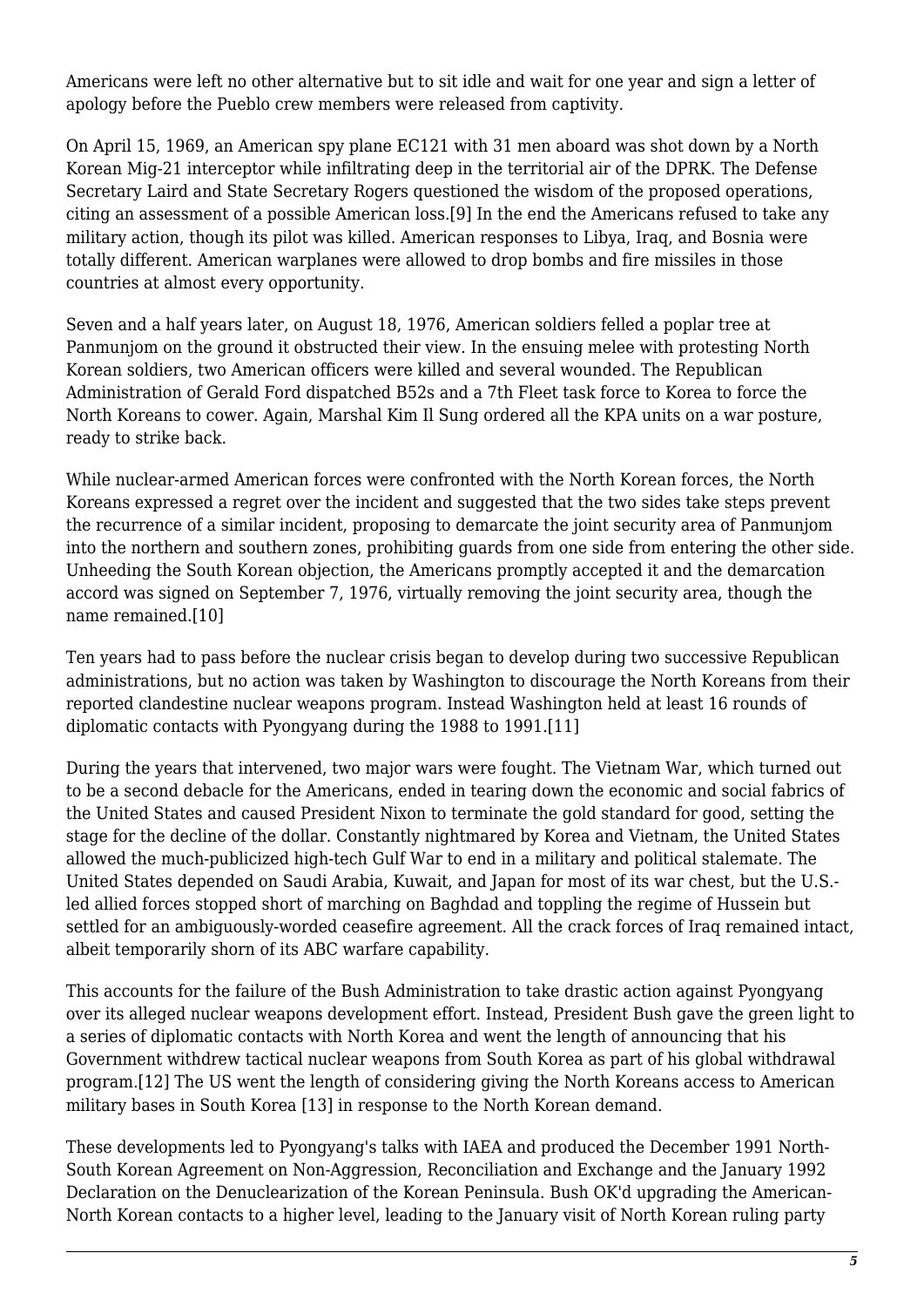official Kim Yong Sun to Washington for talks with Undersecretary of State Arnold Kantor.

In other words, the Gulf War served as another reminder of the futility of fighting a total war in Asia and in particular of the disastrous consequences of fighting the well-trained, well-equipped, wellmotivated North Koreans. Wise enough to avoid the repeat of the Gulf War, Bush preferred to coax North Korea rather than to pursue the gunboat diplomacy.

Bush, however, was defeated by Clinton in the 1992 presidential election. In his first year at the White House, Clinton tried to pursue a different Korea policy than that of the Bush Administration and first tried to blackmail North Korea, which in turn responded by announcing its withdrawal from the non-proliferation treaty and vowing to fight an all-out war with the United States.[14] Aware of Bush's policy behavior and advice from the Pentagon, whose top leadership was a carryover from the Bush Administration, Clinton decided to follow the predecessor's example. Like Bush, Clinton did not order B-52s and a 7th Fleet carrier task force deployed to Korea.[15]

The Republican American perception of North Korea was once again vindicated in a review of the American military contingency plans in Korea, better known as USFK-OpPlan 502716, a scenario for a second Korean War which was officially presented to the Democratic President, Bill Clinton on December 10, 1993.The so-called US Forces Korea OpPlan 5027 is one of the standing contingency plans under the U.S. Pacific Command in Honolulu as the first two digits of the code number suggest. It was reportedly revamped on the basis of the American experience in the 1991 Gulf War.

Pentagon officials, U.S. generals in Honolulu and Seoul agreed that ultimately the U.S. would win the second Korean War but at astronomical costs to human lives, military and civilian.

Below are highlights of OpPlan 5027:

- Seoul and its adjacent areas, home to 40% of the South Korean population, would be immediately in a sea of fire under a lethal barrage from some 8,400 long-range artillery pieces and 2,400 rocket launchers deployed along the front line.

- Not less than 545,000 American troops would be committed to the Korean front.

- The war would be a very high-intensity conflict lasting 82 to 112 days, or up to four months

- The war would produce tens of thousands of American casualties and far more among the South Koreans.

- Radioactive pollution could escape into air as Japan and Hawaii lie on the east of the Korean Peninsula and on practically the same latitude with it.

- The South Korean economy and world trade would suffer disastrous consequences.

These estimates were apocalyptic enough for the Clinton Administration.

OpPlan 5027 is a historical watershed document in that it prompted a cautious, conciliatory policy behavior by the United States to the DPRK[15] and set the stage for the October 21, 1994 nuclear agreement. The latter specifically commits the United States not to attack North Korea and to establish ambassador-level diplomatic relations with Pyongyang. The American pledge not to threaten or launch a nuclear attack on the north needs to be in a legally binding form, namely, a treaty form which requires ratification by American Congress and the Supreme People's Assembly.

This can be achieved by negotiating a peace treaty to replace the dangerously outdated Korean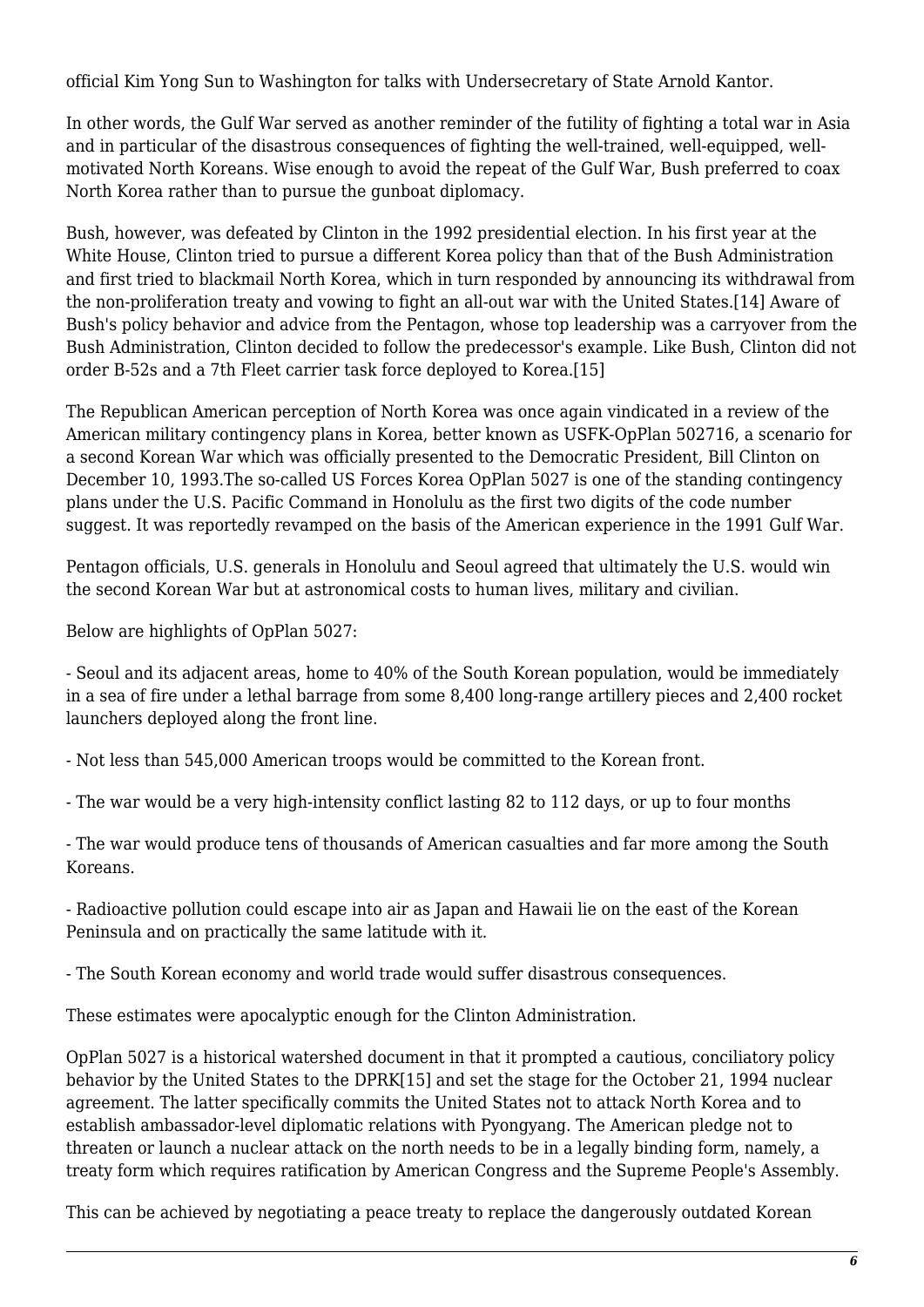<span id="page-6-0"></span>Armistice Agreement.

### **3. A Peace Treaty Is Inevitable**

Since a military solution is no longer a viable option, despite their oft-reiterated objection to direct negotiations between the DPRK and the United States on a peace treaty, Marshal Kim Jong Il is confident the Americans will end up negotiating one with the North Koreans. It is only a matter of time, at least a matter of years. Currently, the Americans are dragging their feet, citing the South Korean protests, which will prove lost labor after all. The US's supreme national security interests are certain to prevail. South Korea is a second-class ally of the United States.

There are two major reasons to support the view that it is only a matter of time until the Americans will be talking with North Korea about replacing the armistice agreement with a peace treaty: (1) the October 21, 1994 nuclear agreement (2) the collapse of institutional systems to monitor and oversee the armistice, that is, the absence of direct communications between the Korean People's Army and US forces in South Korea.

A peace treaty would produce short-term and long-range fallout in two areas: First, it would give the North and South Koreans an attractive incentive to reduce conventional arms on the Korean Peninsula and minimize its potential as the world's most volatile flashpoint. Second, it would dramatically help foster dialogue and peace between North and South Korea.

Firstly, the two agreements envisage turnkey delivery to the DPRK of two light-water nuclear reactors by the target year of 2003 [1] and establishment of full diplomatic relations between the two former arch-enemies by that date. This will also mean a peace treaty between the two countries. Successful completion of the light water nuclear reactor project will produce normalized relations between Pyongyang and Washington, leaving behind them a half century of belligerency.

A key question here, however, is whether the Americans can meet the deadline of 2003. The answer is, Obviously No. Usually it takes at least ten years to build, install and test a nuclear reactor before it is ready for operations. It is an open secret that it will be a mission impossible to complete the reactor project on schedule. It may take twice the planned time to construct the LWRs.

The American failure to deliver the turnkey nuclear plants will tremendously strengthen the hand of the North Koreans, the toughest negotiators the Americans have ever faced. The Americans and the South Koreans will have no option but to work against time, but yet they will not be unable to complete the turnkey project on schedule as KEDO Secretary General Bosworth said.[2]

The American default will be most likely considered as a premeditated deception by the North Korean government, which will angrily react by jettisoning the whole agreement and resuming what the Americans suspect is the nuclear weapons program on a crash basis. Supply of heavy oil will prove far from sufficient to placate the disgruntled North Koreans.[3] The rapidly aggravating crisis will not be defused by any offer by the United States short of what they covet most, that is, earlier full diplomatic recognition of the DPRK, ending the state of war or a peace treaty. The North Koreans will never settle for less.

Besides, as things stand, the Americans will have to proceed with providing the LWR project in a highly tense situation where heavily armed combat troops are within striking distance of each other along the 38th Parallel. A small incident or miscalculation can quickly expand beyond control to abort the ongoing LWR project. This danger has been dramatized by the September 18 submarine incident, which almost torpedoed the light water nuclear reactor project. The resulting American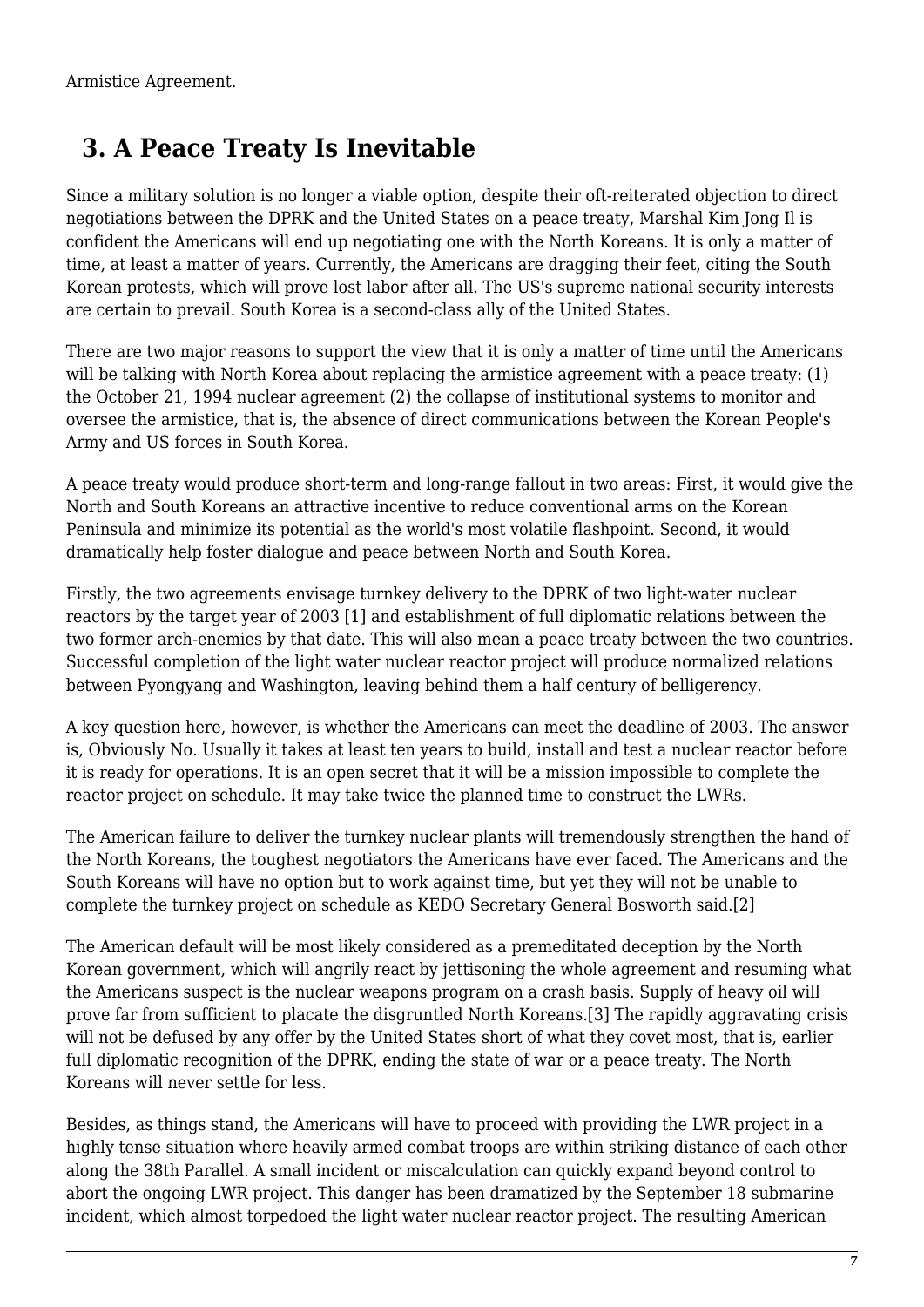delay in the scheduled commencement of work on the construction of reactors provoked the DPRK Foreign Ministry's threat to cancel their obligations under the nuclear agreements.[4]

Further progress in the light-water reactor project will inevitably involve the transportation into North Korea by air, sea and land of thousands -- perhaps tens of thousands -- of US and South Korean engineers and other personnel, heavy-duty and large-scale equipment, and construction materials. Large cargo ships, container ships, large cargo planes, and heavy-duty trailer vehicles will have to be used.

Such gigantic-scale transportation operations would be hampered by the DMZ. Once the reactor project shifts from designing a plant to its on-site construction, it is not so much the North Koreans as the Americans and the South Koreans that will find the Military Demarcation Line a barrier to their work on the construction of a nuclear reactor.

They will increasingly favor overland transportation and direct air flights across the Military Demarcation Line, which is controlled by the Korean People's Army and the American forces in South Korea. This requires political and military talks between Pyongyang and Washington, because the area along the Military Demarcation Line is the most heavily fortified area, a scene of constant war games. Repeated aerial, maritime and overland shuttle services across the DMZ would make history as they would mean a virtual opening of the DMZ. The visible American military presence would look increasingly awkward and irrelevant as hundreds of, thousands of KEDO officials and engineers pass by combat ready American forces on land, on the sea, and in the air.

Pyongyang is a two-hour drive from Seoul. A jet plane can shuttle between the two cities in less than an hour. At present, a direct air flight to Pyongyang takes two hours from Japan. An air trip to the North Korean capital can be reached by way of Beijing: four to five hours from Seoul or Tokyo to Beijing and two hours from Beijing to Pyongyang. Normally, a traveler from Seoul, Tokyo and the U.S. mainland have to stay overnight in Beijing to pick up a direct flight to the North Korean capital. A sea trip from Japan or South Korea is a 24-hour voyage.

While the Americans will have to race against time to design, manufacture, install, and test LWRs in an all-out bid to implement the October 21, 1994 framework agreement and the Kuala Lumpur agreement, the DPRK has only to keep the nuclear program frozen and closely monitor their work, watching out for any sign of deviation from the agreements. All the North Koreans will have to do is to roar out warnings or threats to abandon the agreements and nothing else.

Secondly, the American military in South Korea will soon be exasperated by the lack of direct communication with the North Korean military in a highly delicate situation. The American military will be left with no other alternative than to seek direct talks with the North Korean forces and consent to an interim agreement on forming a North Korean-US general-level military commission.

The Korean Armistice Commission almost was disbanded in March 1991 when a South Korean general was named to be senior member. Then the nuclear standoff arose with little room for the American military to play any role. On December 17, 1994, an American military chopper was shot down when it violated the northern territory. Again there was nothing the American military could do. It was settled through diplomatic negotiations between Pyongyang and Washington. Finally in May 1995 the American military agreed to hold military talks with the North Korean forces at Panmunjom. A series of working-level meetings were held and some progress made, but the talks were scuttled in September by the Americans.[5]

An American irritation was such that Kurt Campbell, U.S. deputy assistant secretary of defense, on January 2, 1996 sent a letter to South Korean assistant defense minister Maj. Gen. Park Yong Ok,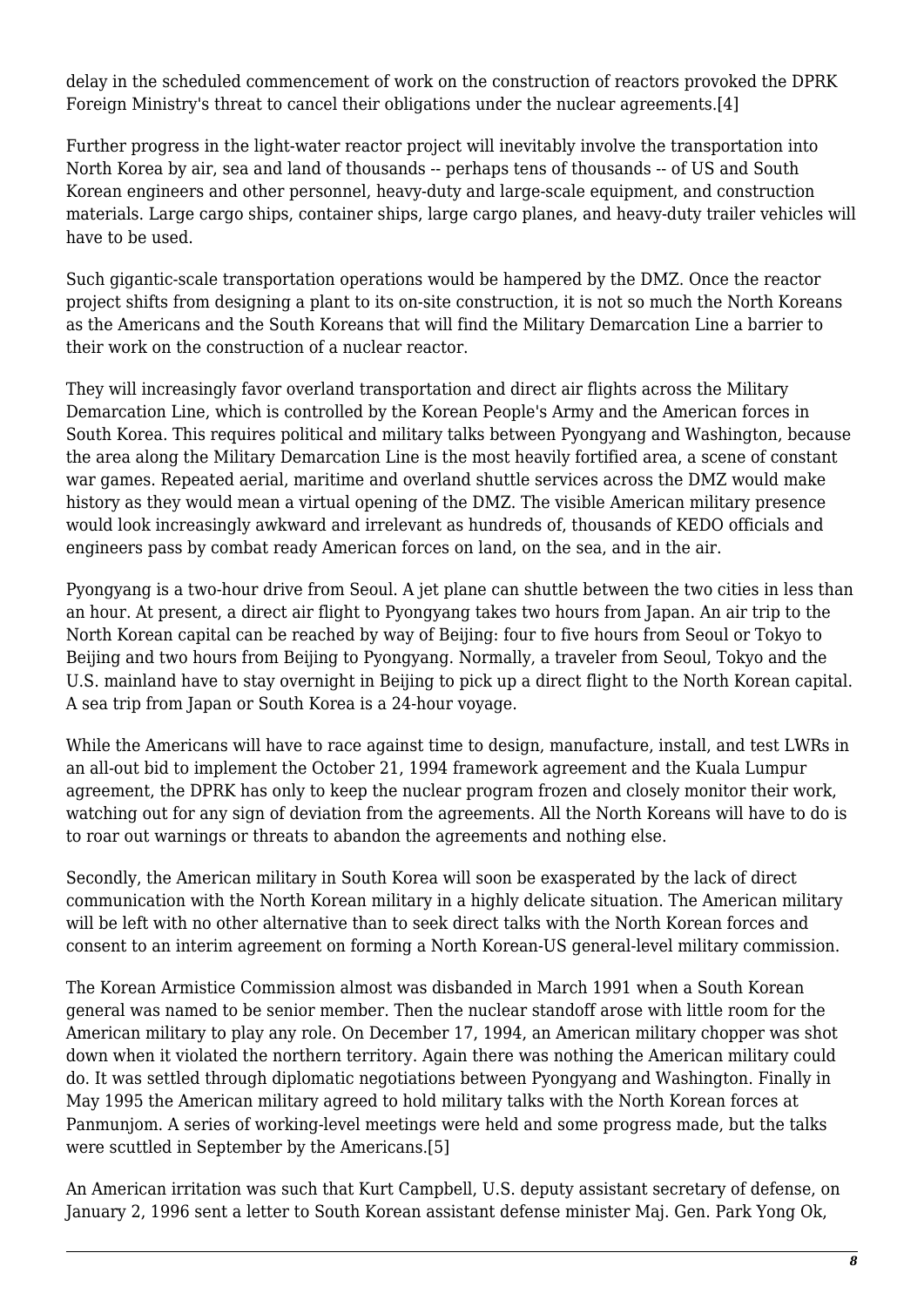expressing the US concern about the absence of a reliable dialogue channel with the North Korean military.[6] He asked Park to drop the erstwhile opposition to a general-level meeting between the North Korean and US militaries. Park reportedly objected to the American overtures.

Given the explosive situation, how long can the United States go on without a working communication channel with the North Koreans? In the event of renewed hostilities, "no one doubts that many people, including US troops stationed along the border, would die from North Korean missiles in a matter of hours."[7] The outgoing US commander in Japan, Gen. Richard Myers, remarked that an astronomical number of people would die in a second Korean War. Gen. Gary Luck made a similar comment.

A miscalculation or an untoward incident, unless properly defused through a reliable channel of communication between the North Korean and the American military, would mean the alarming prospect of instant death for millions of people and tens of thousands of GIs. No operating nuclear power plant was in place in Korea when the Americans fought the three-year war. It was also the case in the Vietnam war. No nuclear power plant was in Europe or Japan during WWII. Ten nuclear power stations are operating in South Korea, while there are fifty operating nuclear power plants in Japan [8], half being on its East Sea (Japan Sea) coast within easy range of North Korean long-range ballistic missiles.

During the Korean War, the North Koreans had no capability to launch retaliatory massive air-raids on South Korea or any other parts of the Asia and Pacific region which house American military bases. Now, the North Koreans are capable of showering hundreds of ballistic missiles on the whole of South Korea. Their missiles can reach the whole of Japan and other parts of the Asia-Pacific rim. In a worst-case scenario, a second Korean War would produce tens of Chernobyl-like meltdowns and leave millions of lives lost and tens of thousands wounded with deadly radioactive fallout raining on all parts of the Asia Pacific region. The world's booming economies would end up in ruins.

A conclusion of a peace treaty would generate two remarkable immediate and lasting spin-offs. A steep cut would be made in the conventional armaments in the two parts of Korea, while Pyongyang and Seoul would find themselves in extensive and serious talks, which would eventually lead to a two-system confederal reunification of the Land of Morning Calm.

Firstly, it would not form any realistic agenda to call for significant cuts in the conventional capability of the DPRK without taking into account its security concerns. The most serious security threat to the DPRK comes not from South Korea, but from the United States, the largest and most powerful military power that has ever appeared in world history. The North Koreans fought a threeyear war with the United States and has yet to end more than 40 years of state of war with her. With the Russians no longer a military ally and China remaining a lukewarm friend, the North Koreans are confronted with the nuclear forces of the United States allied with Japan and South Korea.

The North Korean security concern would never be alleviated unless North Korea clinches a peace treaty with the United States. The 1991 non-aggression agreement between North and South Korea would not address the security threat Pyongyang perceives in the American military presence in South Korea and its ceaseless military games around Korea. It is a matter of common knowledge that the South Korean armed forces are under operational control of the United States since the 1950 Taejon Agreement. No military talks with South Korea would go anywhere, unless the Americans end their state of war with North Korea.

The North Koreans have built up a huge war machine, geared up for a nuclear shoot-out with the nuclear-armed forces of the United States. The ending of the state of belligerency with the United States would enable the DPRK to sharply reduce their armed forces and disengage most of its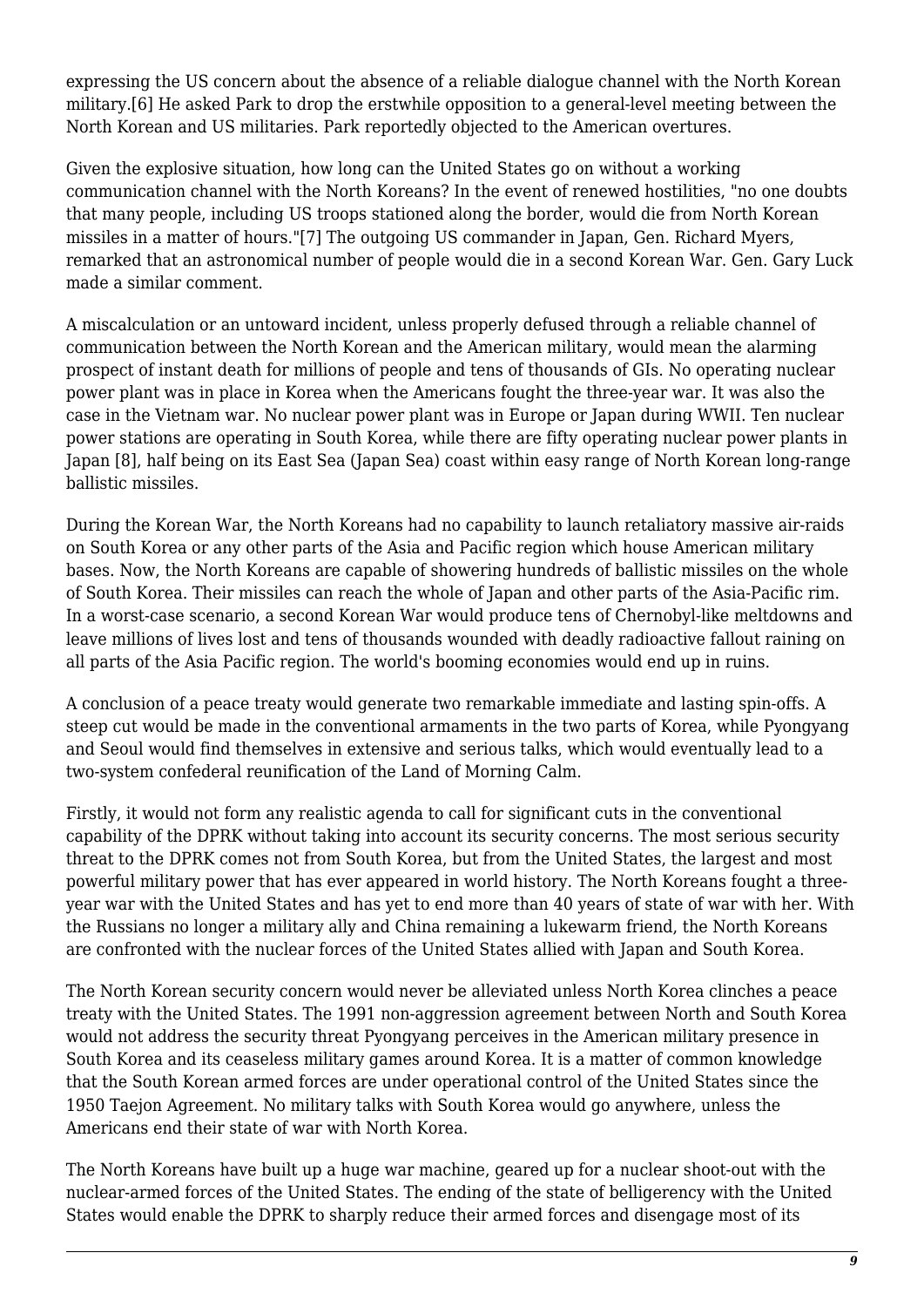forward-deployed troops from the 38th Parallel. Otherwise, the North Koreans would keep building up its war machine even with their pants down.

In short, if Pyongyang and Washington should negotiate and agree on a peace treaty, it would go a long way toward demilitarizing the Korean Peninsula, stabilizing peace and security in Northeast Asia, and reinstating Korea as a reunified state into the world community. North and South Korea would find it very attractive to make mutual troop reductions and withdraw their front-line forces from the 38th Parallel. They would be free to release most of its resources into economic expansion and welfare programs.

Secondly, there is no better, more realistic way to induce South Korea to establish a full-fledged democracy, engage in reunification-oriented North-South talks, and agree to reduce their conventional arm forces. As past history demonstrates beyond question, how many beautiful agreements the North and South Koreans may hammer out, it does little to reduce tensions between two capitals and restore North-South Korean trust.

The June 1972 North-South Joint Communique led to the imposition of draconian rule dubbed Yushin (restoration) regime in October 1972.[9] The December 1991 North and South Korean Agreement on Non-Aggression, Reconciliation And Exchange produced the North-South Joint Military Commission, which was never convened for its working sessions. The denuclearization of the Korean Peninsula, agreed on by North and South Korean in January 1992, was never implemented.

Two reasons may account for this. (1) The successive South Korean rulers have been afraid that full and thorough implementation of the agreements would remove their raison d'etre -- the threat from the north invoked as an all-purpose justification for the rape of democracy in South Korea -- which would force the abolition or extensive rewriting of the National Security Law and make senseless the American military presence. (2) The South Koreans, a second-class ally of the United States, are in no position to be serious about North-South contact and exchange, which could challenge the presence of American troops in South Korea.

What deserves a special mention is that despite Kim Young Sam's initial agreement to meet with the late President Kim Il Sung through the good offices of former American President Jimmy Carter, the dissident-turned conservative leader showed outright hostility toward the regime of Kim Jong Il from the beginning. His lack of decency and decorum was such that he went the length of putting the South Korean forces on a special alert and branding the late North Korean leader as "a war criminal, " while clamping a sanguinary crackdown on any expression of condolences for the person he promised to talk with.[10] Thus he not only missed the golden opportunity to take the initiative in North-South dialogue but also defiled the time-honored Korean tradition of expressing respect to his opponent at the time of his death. His action constituted a slap on the face of the American leader. Clearly, the South Koreans proved more of a problem than the North Koreans.[11]

As a matter of fact, the past North-South contacts were in response to developments outside Korea or prodding from America. The 1972 North-South Joint Statement was prompted by the then American President Richard Nixon's visit to Beijing and recognition of its legitimacy as the sole government representative of the whole of China. The 1991 non-aggression pact was a byproduct of the then American President George Bush's announcement on the withdrawal of nuclear weapons from South Korea. The proposed North-South Korean summit, which never materialized, was arranged by former American President Jimmy Carter. Those developments proved insufficient to keep the North-South contacts on a right track.

A peace treaty between Pyongyang and Washington would put the long-overdue end to a near-half century of state of war between the two and would bring a much needed fundamental change to the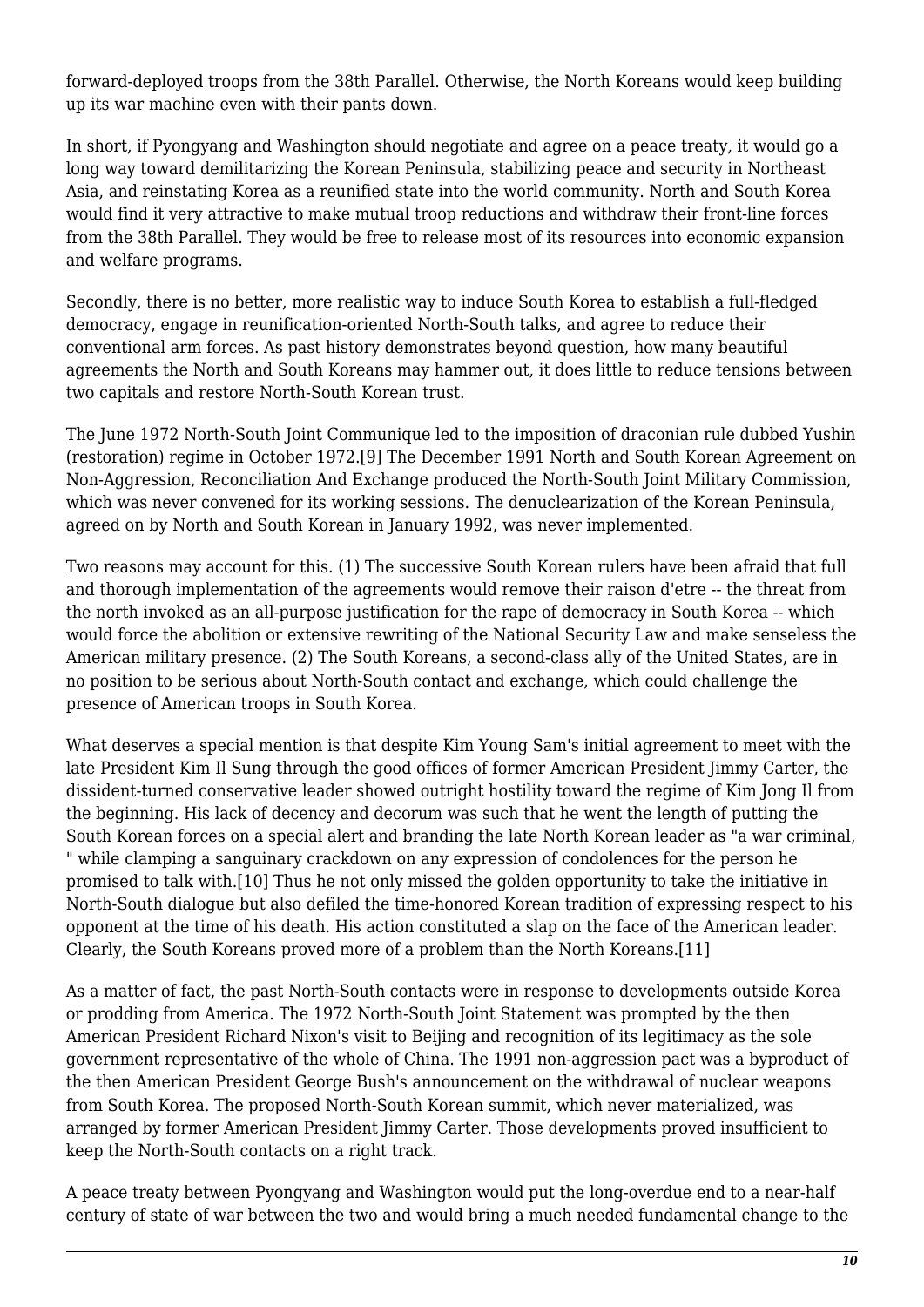nature and role of American troops. Since their presence would be no longer targeted at North Korea, the American forces stationed in South Korea, whose presence constitutes a brazen violation of the current Korean Armistice Agreement, would be vested with a sort of mantle of legitimacy. Their new role would be to serve as a peace-keeping force with Pyongyang's blessing or at least tacit agreement. Then, the Americans would no longer feel their military presence in South Korea jeopardized by progress in North-South talks. A case in point is that with all their expressions of endorsement, the Americans were unhappy with the 1991 non-aggression pact.[12]

A North Korean-American peace treaty would reduce the National Security Law and the Agency for National Security Planning to history book status and create a favorable climate in South Korea for expanded contact with the North and the South. A similar effect would be brought about by the successful conclusion of the light water nuclear reactor project. South Korean people would no longer be afraid of being followed, picked up for investigations, and jailed for crossing into North Korea, meeting with North Koreans, exchanging correspondence with them, and getting access to North Korean literature, radio and TV broadcasts.

A sweeping democratic change would ensue in South Korea, as a more democratic and unificationoriented government would be elected by the South Korean people, finally ending nearly five decades of successive rulers toppled, disgraced and jailed. The current leader, Kim Young Sam is most afraid he would likely share the same disgrace with their predecessors Chon Dun Hwan and Roh Tae Woo were.[13]

Significantly, a substantial headway would be made in North-South talks. The North-South nonaggression treaty would be implemented for the first time.

History should be our guide in seeing whether the Americans will agree to talk on peace with North Korea. Past precedents overwhelmingly indicate that the United States will consent to negotiate a peace treaty with the DPRK.

(1) The then Republican Administration of General Eisenhower signed the 1953 Korean Armistice Agreement, undeterred by Syngman Rhee's determined opposition.

(2) The Ford Administration, accepting the oral North Korean expression of regret over the Poplar Tree incident, agreed to demarcate the joint security area at Panmunjom, despite Park Chung Hee's protests.

(3) With all his much-publicized Gulf War victory, President Bush refused to take any political and military sanctions on the budding nuclear crisis and instead instructed his Administration to expand diplomatic contact with North Korea.

(4) Regarding the nuclear issue, at first the Americans insisted that the North Koreans should talk with the IAEA -- but then the Americans found themselves signing the October 1994 agreement and the Kuala Lumpur agreement with the North Koreans.

(5) The North Koreans and the Americans held the first round of missile talks in Berlin recently without Chinese or South Korean or Japanese participation.

(6) The Americans provided \$6.2 million worth of food assistance to North Korea, much to Kim Young Sam's dissatisfaction.

(7) Five-day talks in New York recently ended successfully with the Americans offering \$2 million in compensation for the North Korean efforts to recover remains of American MIAs.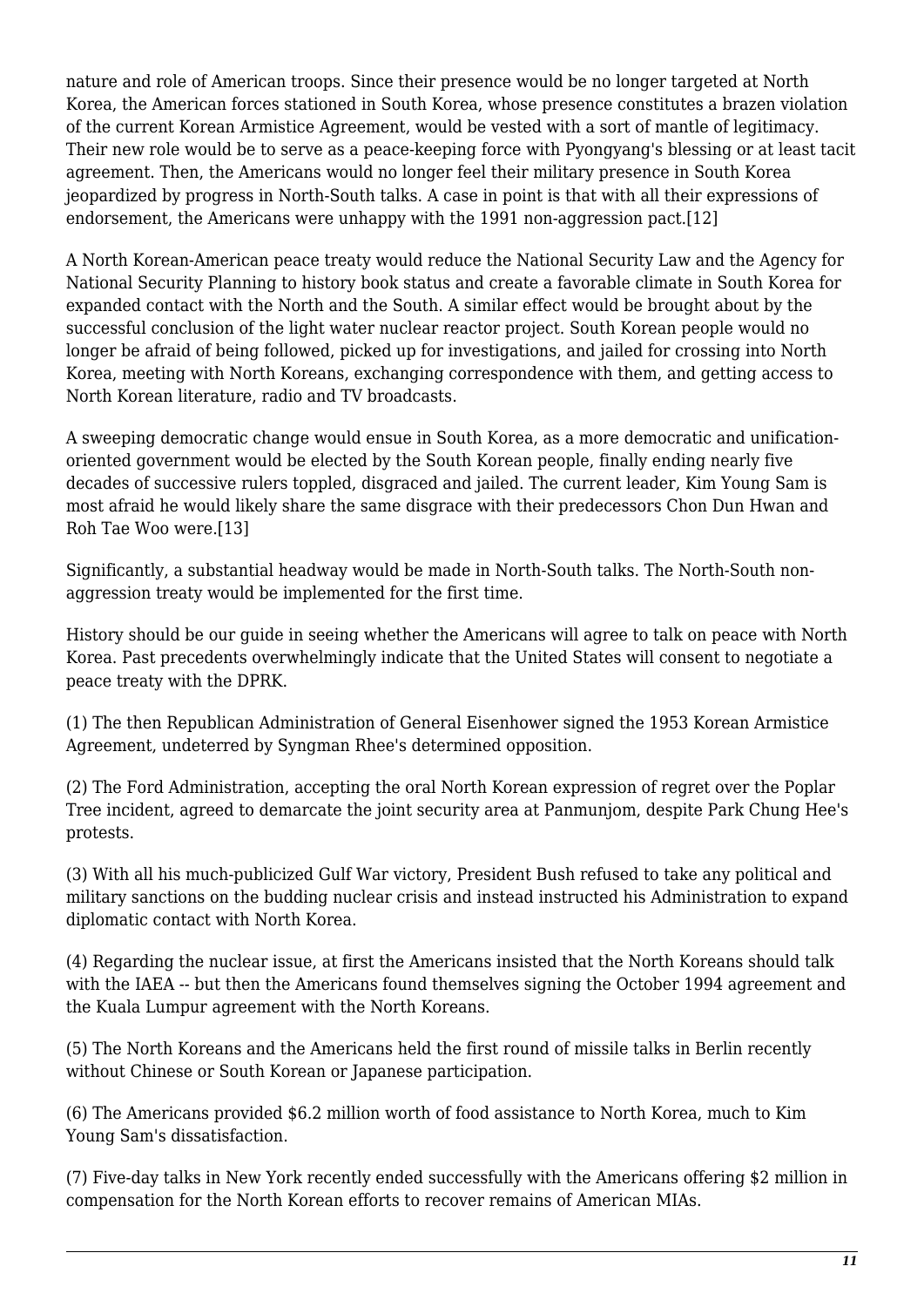(8) The Clinton Administration did not go with the South Korean demand for resumption of the Team Spirit series of large-scale war games over the submarine case.

(9) North Korean and American colonels met at Panmunjom for secretaries meetings to discuss the submarine case, since the Korean Military Armistice Commission has been incapacitated by the appointment of a South Korean general as senior member.

(10) American military aircraft repeatedly shuttle between Pyongyang and Washington, carrying American officials, including Democratic Congressman Bill Richardson on his November 25-27 visit.[15]

(11) Now American and North Korean official and unofficial delegations ply between the two capitals.

(12) The submarine affair did not deter the DPRK and the U.S. from agreeing to opening liaison offices in their respective capitals.[16] The Americans dropped their demand that American diplomats and their diplomatic pouches be allowed to ply through Panmunjom, the obstacle that stood in the way of establishing diplomatic missions.

# <span id="page-11-0"></span> **4. A Post-Armistice Order**

The most likely scenario is a three-stage approach to the issue of a peace treaty. Two principles will guide the North Koreans in this scenario. One is not to oust the American forces from South Korea but to make them neutral in or sympathetic or supportive of the eventual reintegration of the divided country. The other is not to make a reunified Korea a destabilizing factor in East Asia, including Japan.

The first stage is to establish liaison offices in Pyongyang and Washington. The second stage is to upgrade the current colonel-level contacts at Panmunjom to a general-level communication between the Korean People's Army and the U.S. forces. The third stage is to negotiate and sign a peace agreement ending the state of war between the DPRK and the U.S. for good.

The first stage is a matter of months, not years. With diplomats stationed in their capitals, the North Koreans and the Americans will feel the pressure to devise a formula to maintain the current unstable ceasefire in particular in the face of the virtual lack of a high-level military communication between the two countries. The North Koreans and the Americans will share a grave concern over a possible unexpected incident. This will set the stage for the second stage. The Japanese Government will hurriedly try to follow suit, giving up the previous policy of setting preconditions in resuming talks with North Korea.

The foremost element in the second stage is to work out an interim peace agreement [1] in the place of the virtually paralyzed armistice agreement, pending a peace agreement. As a DPRK Foreign Ministry spokesman put it, different from the armistice agreement, the interim accord addresses the issues of policing the Military Demarcation Line and the Demilitarized Zone, ways and means of defusing any armed clashes and untoward incidents, formation, duties and powers of a bilateral military commission as a joint crisis management body, and amendment of the accord. What makes the interim agreement sexy to the Americans is that its foremost concern is to maintain security and order and nothing else: in short, the proposed interim agreement is an abridged version of the armistice agreement, not banning introduction of equipment from overseas and urging the withdrawal of foreign troops from Korea.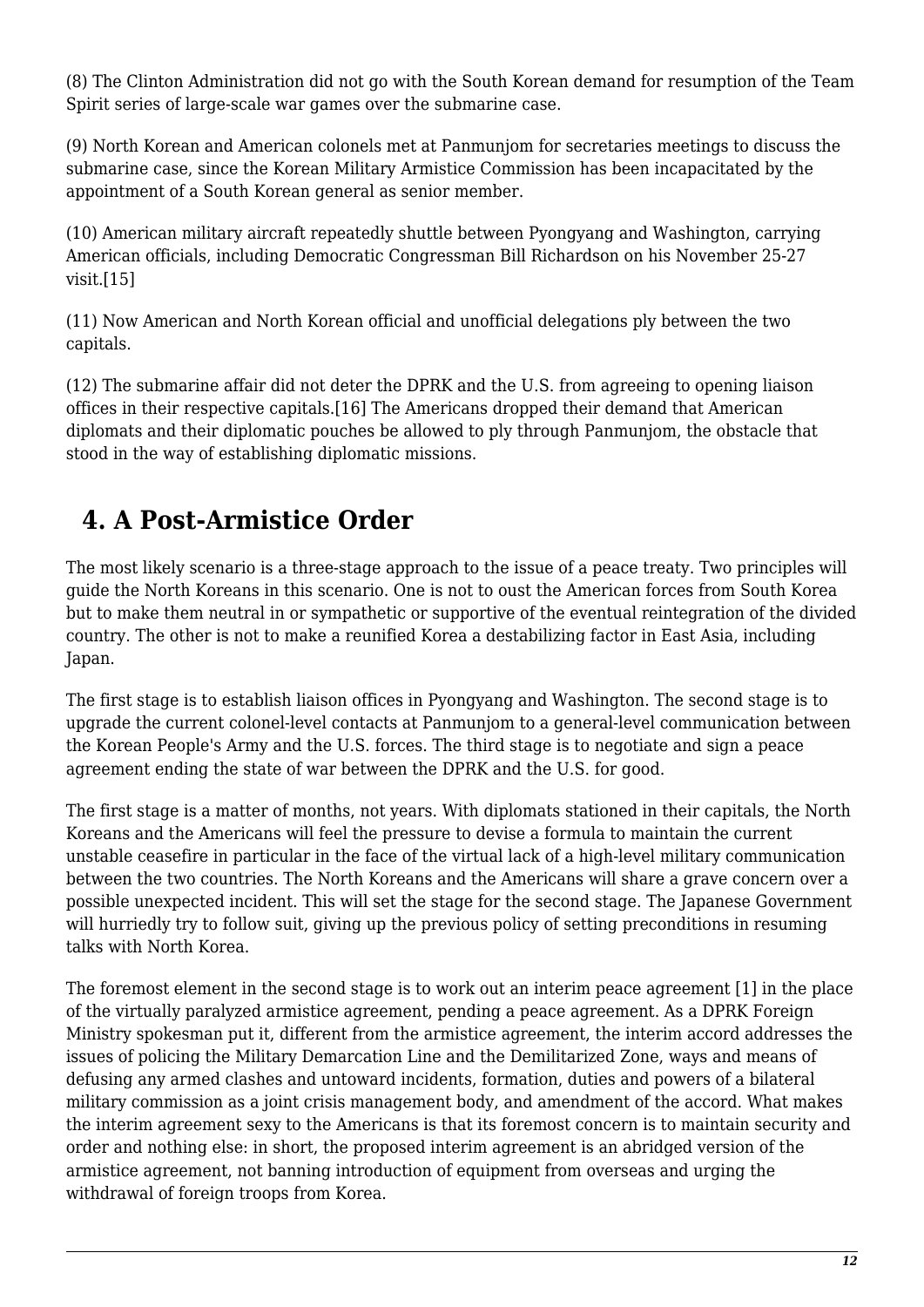The bilateral crisis management committee is to be headed by two generals, one from the Korean People's Army and the other from the United States and will supplant the Korean Military Armistice Commission to oversee the execution of the interim agreement. This new body will serve as a direct channel of communication between the Korean People's Army and the U.S. forces. Its job is to fill a vacuum generated by the virtual breakdown of the Korean Military Armistice Commission.

The proposed provisional agreement can be negotiated at the present colonel-level contacts at Panmunjom, or in Pyongyang or in Washington, or in any appropriate venue mutually agreed upon.

The inauguration of the DPRK-US Joint Military Commission will produce a favorable climate for implementation of the December 1991 North-South Korean Non-aggression Agreement and activation of the North-South Military Commission. Once the North-South non-aggression pact goes into force, long-standing hostility and distrust will be gone and relations of reconciliation and mutual trust will be formed between North and South Korea. The National Security Law and the Agency for National Security Planning will have no place in South Korea. Formation of a one confederal state with two systems and two local governments will become a realistic agenda item.

The third stage will come with the end of North-South military hostility: the need to terminate the state of war between North Korea and America. When the North-South Military Commission discusses troop reductions and disengagement measures, North Korea will find them unacceptable as long as the American forces stay on in South Korea, ready to pounce upon Pyongyang. Continuing animosity between the DPRK and the US will jeopardize the ongoing North-South Korean relations.

This requires the U.S. to enter into negotiations with North Korea on ending the state of war: a peace treaty. By this time a significant headway will have been made in the project to provide two light water nuclear reactors to the DPRK. The North Koreans and the Americans will have built working relationships of mutual trust and confidence, while the North and the South Koreans will have come closer to a confederal system. In short, nobody will object to the Americans talking peace with North Korea. Things will have fallen into place.

The DPRK-US peace treaty proposed by Pyongyang will focus on ending the state of belligerency and safeguards against renewal of hostilities. It will not call for setting a military tribunal to punish the war criminals, nor will it urge payment of reparations or withdrawal of foreign forces from Korea. The American military forces in South Korea, whose presence has constituted a fundamental contravention of the Korean Armistice Agreement, will be accorded a mantle of legitimacy and be neutralized as a peace-keeping force if so agreed upon. They will be encouraged to leave South Korea in a phased and honorable fashion.

The peace treaty will enable the North and South Korean sides to undertake drastic force reductions to 100,000 men each according to their non-aggression pact and as specified by their military commission. The DMZ and the Military Demarcation will turn into a mere demarcation line, which North and South Korean people will be allowed to freely cross at any time. The DPRK will have full ambassadorial relations with the United States. Japan will again follow the example of the US.

North and South Korea will have a series of high-level talks, including summits, to work out the details of a two-system, two-government confederation with a central government and a confederal army. Its foreign policy will embrace neutrality and nonalignment.[2] The confederal army will have a force strength of approximately 200,000 [3] just needed to defend the sovereignty and independence of the Korean Peninsula. They will neither develop nor acquire nor introduce any nuclear weapons in accordance with the North-South non-aggression agreement and the declaration on the denuclearization of the Korean Peninsula.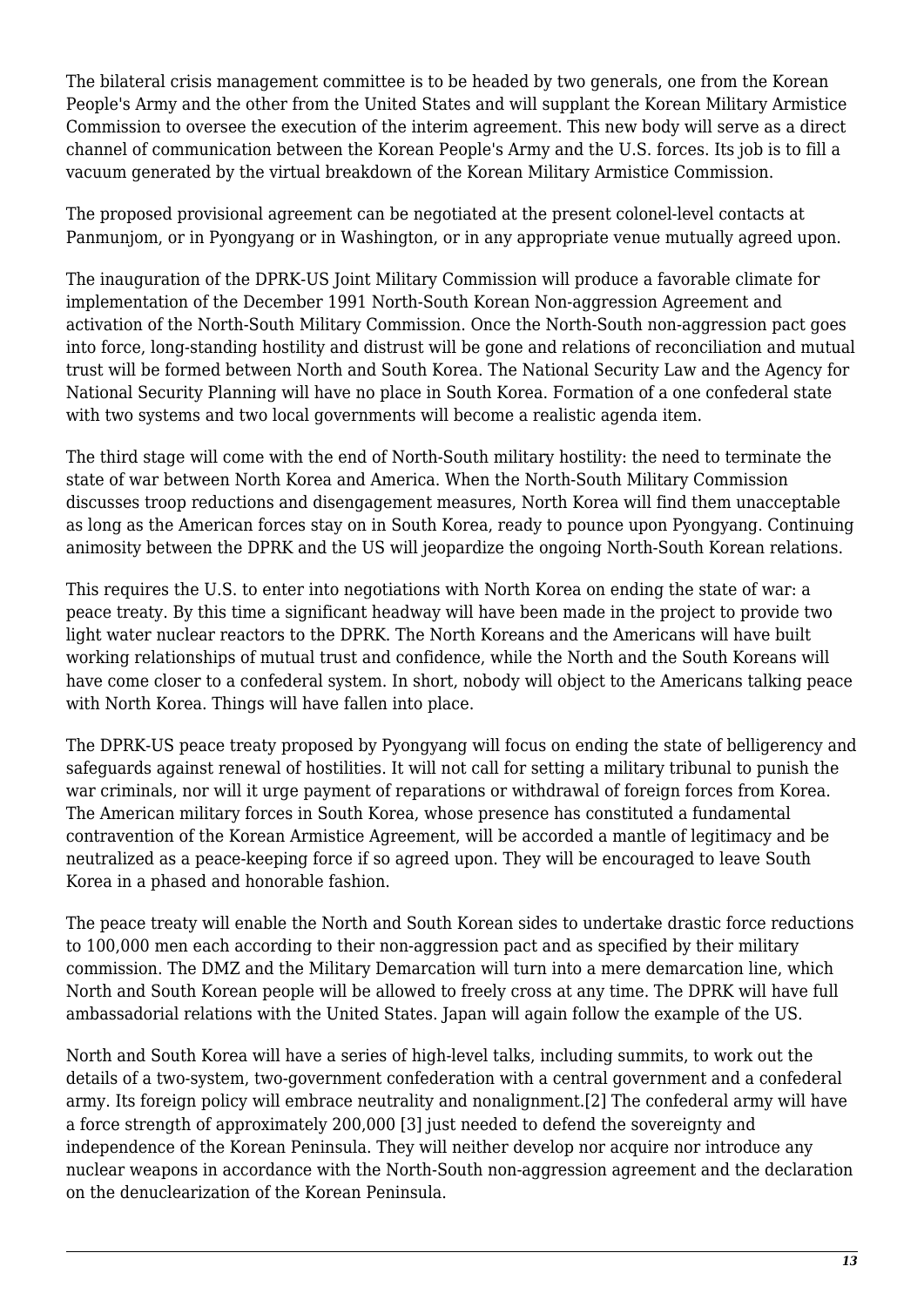Once the North Koreans have signed a peace treaty with the Americans, they will look the other way while the American troops are kept on South Korean soil [4], because they are no longer targeted at North Korea. Pyongyang favors a phased withdrawal of American troops from South Korea. For a certain period of time even after the confederation is achieved, Pyongyang will not object to the South Korean Autonomous Government keeping the American forces as a peace-keeping contingent on its soil and retaining the mutual defense treaty with the United States. How long the US forces will remain in South Korea will be a matter to be discussed between the South Koreans and the Americans, provided the Status of Forces Agreement is radically revised to grant the South Koreans the same degree of legal jurisdiction over American soldiers as the Germans have.

This will bring the long-overdue end to the unfortunate chapter of Korean history -- the end of the Second World War and the Cold War in that part of Asia -- and the beginning of extensive disarmament in the Far East. The picture will be different from the Southeast Asian situation, where economic prosperity has been financing the spiraling arms race.

Korea will no longer be considered a pretext for Japan to invoke to justify expanding its armed forces as it does now. Japan will be deprived of any further pretext to go nuclear. A successful KEDO project will produce North Korea without any nuclear weapons capability. A peace treaty will bring the long overdue end to the the state of war between the North Koreans and the Americans, reinforcing the non-aggression pact between Pyongyang and Seoul. A confederal Korea will be a nuclear-free zone.

To be more specific, a peace treaty between the DPRK and the USA will come almost simultaneously with full ambassadorial relations with the two countries certainly before 2003 and most probably during the second term of Clinton, with Kim Young Sam out of sight. A successor to Kim Young Sam will have no other choice but to follow the American initiative. If not, the countries concerned would be fighting a nuclear war, endangering the survival of Spaceship Earth. Western countries will immediately follow suit, sending foreign capital flowing into North Korea and in particular in the Northern Triangle.

China, Russia, and Japan will most certainly welcome the emergence of a non-aligned, non-nuclear, and neutral reunified Korea, which will serve as a new powerhouse behind regional economic growth and a sort of an effective buffer zone in the Far East where their vital interests converge. This means the complete end to the Second World War and the Cold War in Korea.

The DPRK-US peace treaty and normalized relationships will force a major change to the American-Japanese security system and the American security structure in the Asian-Pacific rim. With a phased American military disengagement from South Korea, the American force deployment in North East Asia will be halved from the current 100,000 men as most of the premises for the US Security Strategy for the East Asia-Pacific Region [6] will be gone. Given the Japanese, Chinese and Russian factors in East Asia and the Pacific rim, the DPRK will implicitly welcome the continuing but reduced American military presence in the region. In order to silence possible bursts of popular opposition to the American military bases and win over local residents, Tokyo and Seoul will be advised to significantly revise their Status of Force Agreements with the US to the same level as the Germans.

Some critics may argue that the proposed four-way conference is the only course of action for Pyongyang to take. They are obviously misguided. First of all, the American commitment to it is lukewarm for four reasons. The April 17, 1996 joint statement issued by President Clinton and Premier Hashimoto, on the day following the that of the four-way talks proposal, has no reference to the proposal. Second, no high-powered emissary has ever been sent either to Pyongyang or Beijing. Third, Washington and Seoul revoked the proposal.[7] Fourth, the proposal is uncharacteristically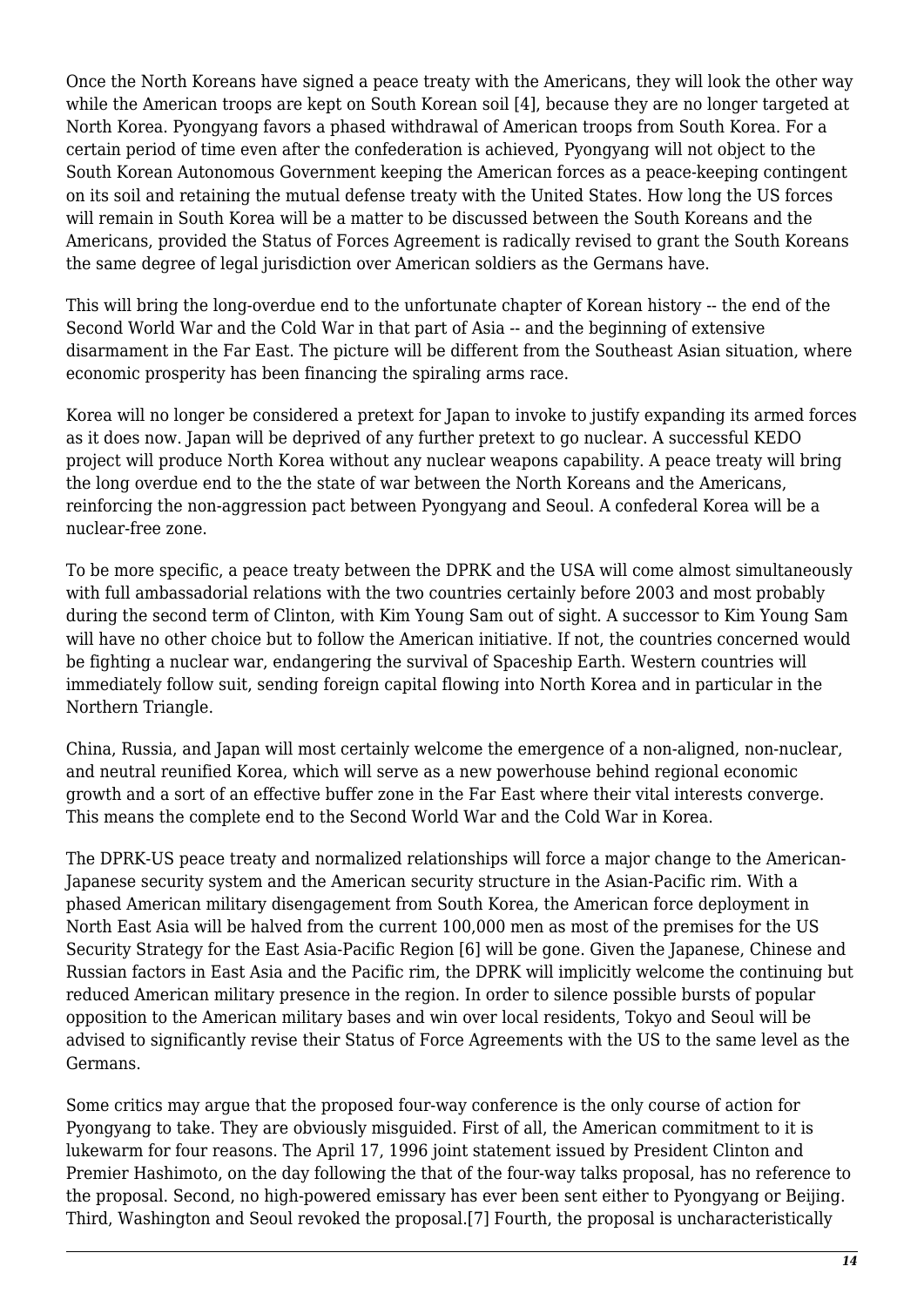un-American, ambiguous with little substance. To be blunt, it is quite unlikely that the April 16, 1996 proposal will be favorably received by Pyongyang.

As a matter of fact, an American congressman visited the DPRK in the wake of the submarine case, while a North Korean Foreign Ministry official flew into Washington for a series of talks. More significantly, the American and North Korean negotiators managed to remove the last remaining obstacle to the establishment of liaison offices in the two capitals.

Some critics, including the outgoing CIA director, John Deutch, may be prompted to predict the collapse of the DPRK in a few years.[8] They may be on the payroll of the intelligence community or the military or the defense industry, whose raison d'etre will be diminished by improved relations between Pyongyang and Washington. Otherwise, they may have little idea of what the DPRK is like, its leadership, its people, their history and culture.

At no time have any American or South Korean intelligence reports on the DPRK proved correct. For example, there were more serious allegations from dozens of low-level defectors. In 1993, alleged travelers from Pyongyang were quoted as reporting on widespread insurrection in the DPRK due to lack of food, water, and electricity [9], indicating that the North Koreans might be fighting a civil war. As it turned out, nothing happened. Hundreds of thousands of people fled from Cuba to the United States, which did not result in the collapse of the socialist system in Cuba. The Castro regime in Havana is now firmly in charge. At present, Latin American countries, West European countries and Canada are heavily investing in the island country.[10]

Marshal Kim Jong Il, his government and people will remain a source of continuing information debacles for American and South Korean intelligence Cold Warriors. For them silence is gold. Marshal Kim Jong Il is poised to get what he wants: peace, diplomatic relations with both Washington and Pyongyang, economic prosperity and reunification.

Major credit for all these developments will go to Marshal Kim Jong Il as architect of Korean peace with the US, restoration of democracy in South Korea, and the reunification of the divided country. A Nobel peace prize will be shared by Marshal Kim Jong Il and President Clinton, if the latter is determined to earn one.

## <span id="page-14-0"></span> **5. Notes**

Introduction

1. Kim Il Sung, "Every Member of the Korean Nation Must Subject All Things to National Reunification," A Talk with A Korean Journalist in the United States, April 21, 1994, Kim Il Sung Works, Vol. 44, Pyongyang, the Workers Party of Korea Press, June 21, 1996

2: Kyodo News Service, April 16, 1996

3. "Korean Armistice Agreement, July 27, 1953, " The United States and the Korean Problem: Documents 1943-1953, Washington, United States Government Printing Office

Military Solution Is Not a Viable Option

1. Tony Emerson, "American Nightmare," Newsweek, November 29, 1993

2. Rosemary Foot, The Wrong War: American Policy and the Dimensions of the Korean Conflict, 1950-1953, 23, Ithaca and London, Cornell University Press, 1985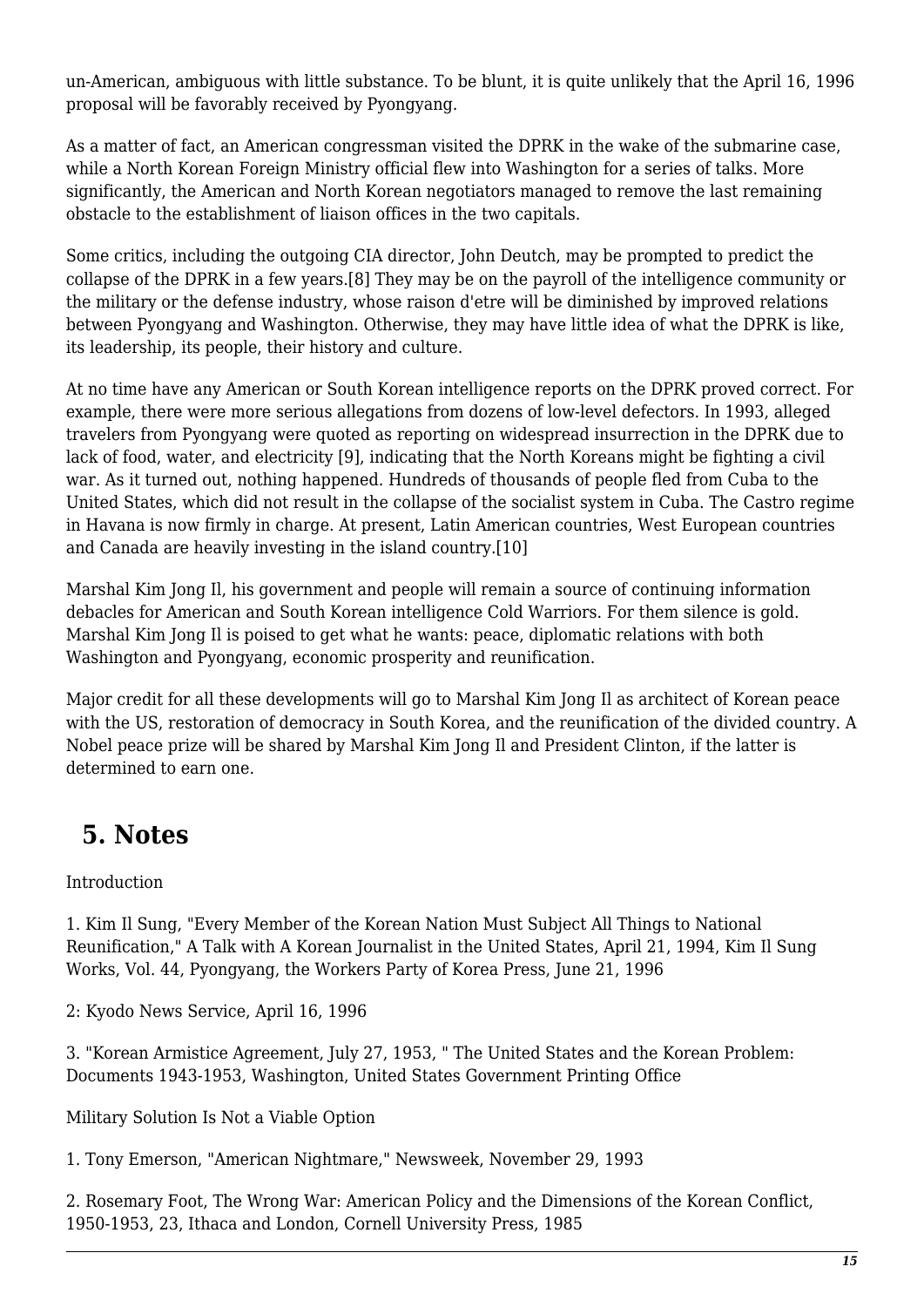3. David Rees, Korea: Limited War, 386, St. Martin Press, New York, 1964

4. Ibid, 399

5. "Exchange of Letters Between President Syngman Rhee, and President Eisenhower, May 30, June 6, and June 1953," The United States and the Korean Problem: Documents 1943-1953, Washington, United States Government Printing Office

6. Ibid,

7. "Declaration of the Sixteen Nations Relating to the Armistice, July 27, 1953," The United States and the Korean Problem: Documents 1943-1953, Washington, United States Government Printing **Office** 

8. Kim Il Sung, "On the Occasion of the 20th Founding Anniversary of the Korean People's Army: An Address Delivered at the Reception for the 20th Founding Anniversary of the Koran People's Army, February 2, 1968," Kim Il Sung Works. Vol. 22, Pyongyang, the Workers Party of Korea Press, April 15, 1983

9. Richard Nixon, The Memoirs of Richard Nixon, 382-385, London, Arrow Books, 1979

- 10. "Future of the Korean Peninsula", NHK TV, December 5, 1996
- 11. Jugan Choson (Weekly Korea), June 16, 1991
- 12. The Asahi Shimbun, September 28, 1991
- 13. The Korea Herald, November 24, 1991
- 14. The New York Times, March 13, 1994

15. Bruce Cumings, "North Korean bomb Scare: It's Time to End The 40-Year War," The Nation, August 23/30, 1993

- 16. The Washington Post, December 12, 1991
- 17. The Los Angeles Times, February 22, 1994
- A Peace Treaty Is Inevitable
- 1. The Kyodo News Service, October 22, 1994
- 2. The Jungang Ilbo, September 13, 1996
- 3. The Korean Central News Agency, November 15, 1996
- 4. The Korean Central News Agency, October 15, 1996
- 5. Rodong Sinmun, March 9, 1996
- 6. The Korea Times, March 30, 1996
- 7. The Washington Post, April 8, 1996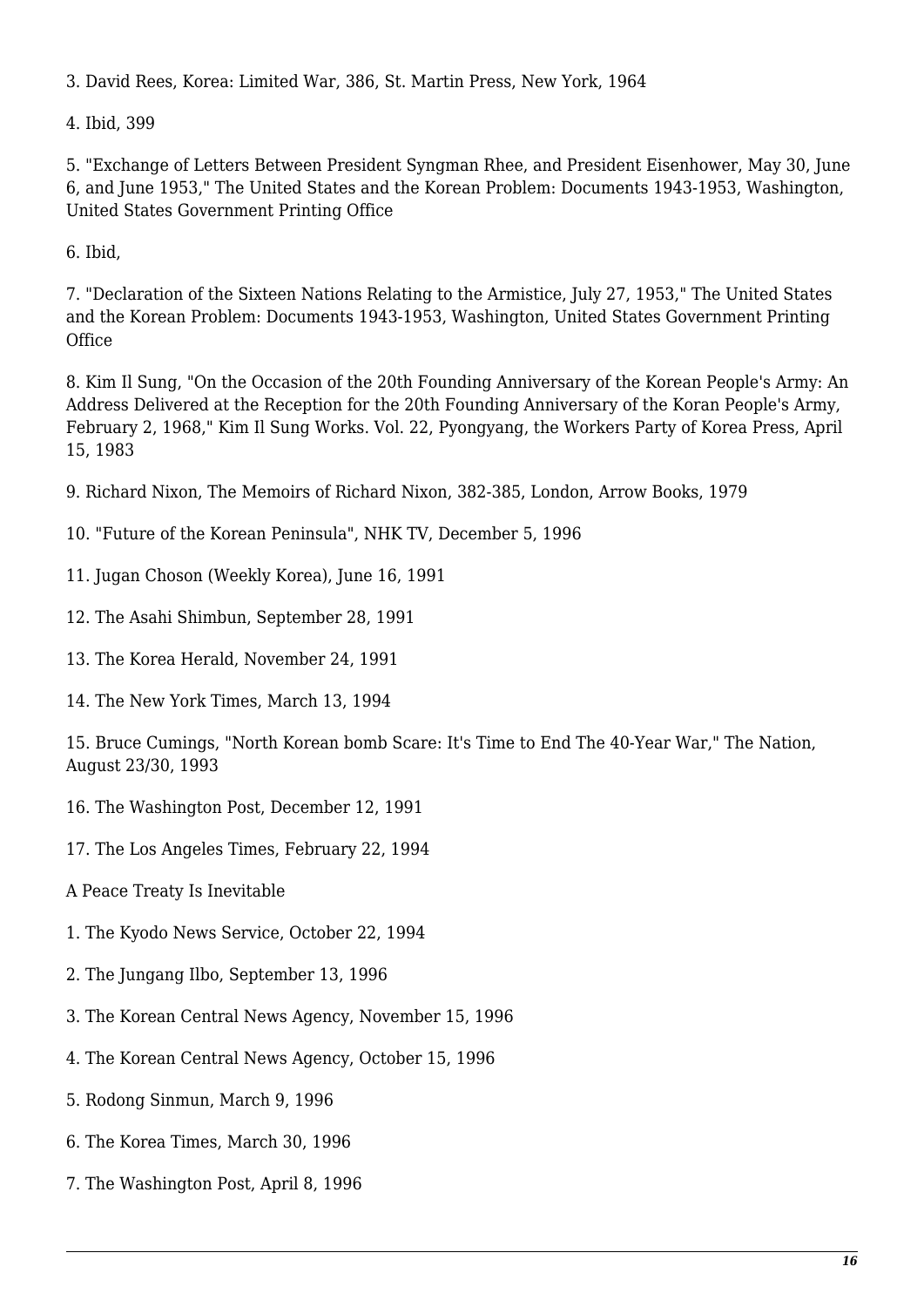8. Yano Tsunetaro Kinenkai, '96/97 Sekai Kokusei Zue (World Nations Databook),220, Tokyo, Kokuseisha, September 1, 1996

9. The Asahi Shimbun, October 18, 1972

10. The Los Angeles Times, July 30, 1995

11. The New York Times, June 9, 1995

12. The Korea Herald, December 14, 1991

14. The Christian Science Monitor, November13, 1996

15. The Kyodo News Service, November 25, 1996

16. The Mainichi Shimbun, December 1, 1996

A Post-Armistice Order

1. Rodong Sinmun, February 23, 1996

2. Kim Il Sung, Report to the Sixth Congress of the Workers' Party of Korea on the Work of the Central Committee, 80, Tokyo, the Central Standing Committee of the General Association of Korean Residents in Japan, 1980

3. Kim Il Sung, "Every Member of the Korean Nation Must Subject All Things to National Reunification," A Talk with A Korean Journalist in the United States, April 21, 1994, Kim Il Sung Works, Vol. 44, Pyongyang, the Workers Party of Korea Press, June 21, 1996

4. Ibid

5. The Korean Central News Agency, May 7, 1996

6. The Daily Yomiuri, February 28, 1995

7. The Korean Central News Agency, November 11, 1996

8. AFP, December 12, 1996

9. The Washington Post, August 19, 1993

#### <span id="page-16-0"></span> **III. Essay by Pak Chol Gu**

REPLACEMENT OF THE KOREAN ARMISTICE AGREEMENT: PREREQUISITE TO A LASTING PEACE IN THE KOREAN PENINSULA

<span id="page-16-1"></span>by Pak Chol Gu

#### **1. Introduction**

Forty-four years have passed since the end of the Korean war, but there continues to be in this part of the world an unstable state of armistice instead of a durable peace. Armistice means, true to the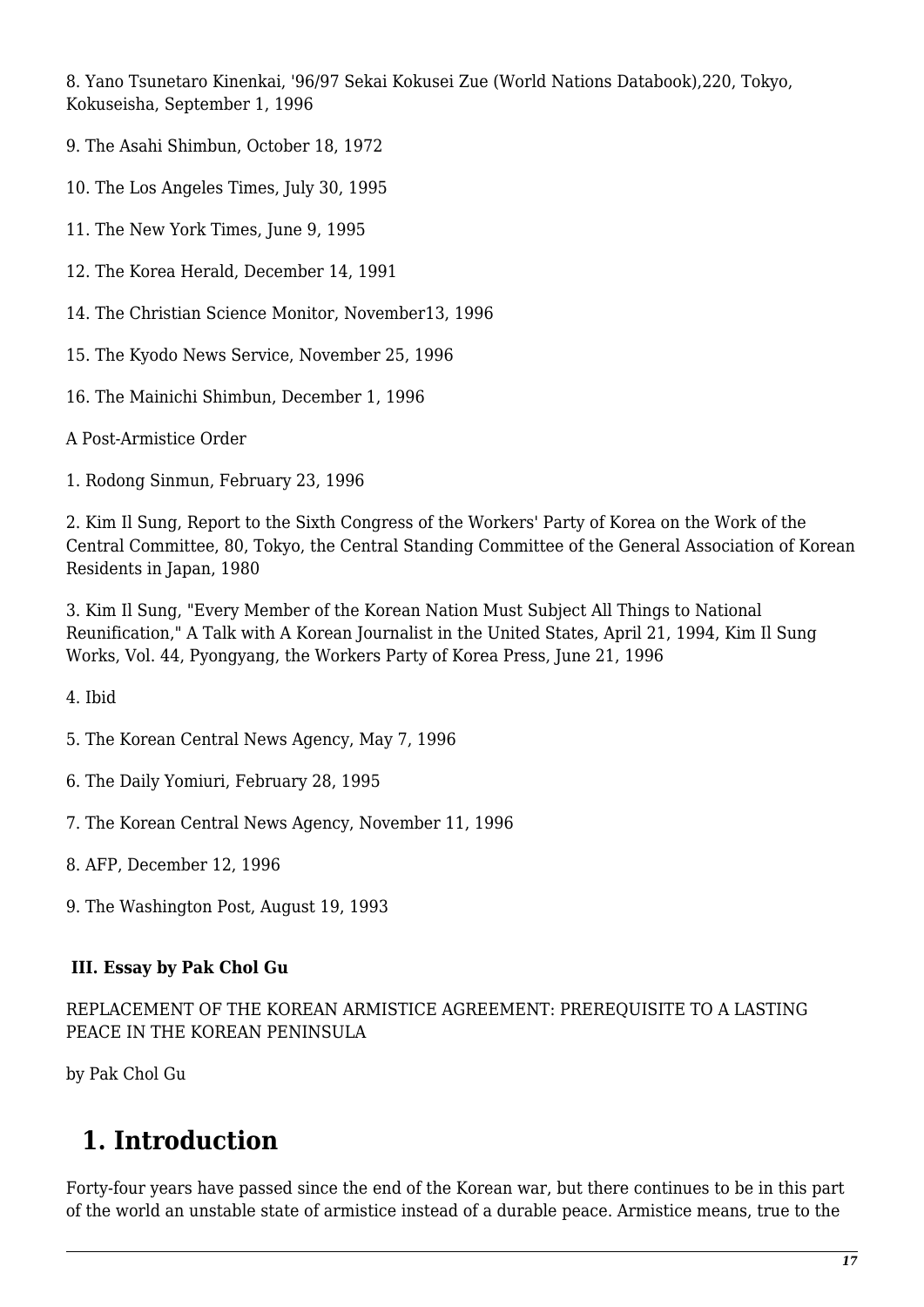letter, a temporary cease-fire, not peace.

The Korean Armistice Agreement (KAA) signed on 27 July 1953 was intended to be a tentative arrangement put in place to stop active hostilities between the belligerent parties, and to be replaced eventually with a peace agreement. In this respect, it was quite timely and right for the 30th UN General Assembly Session to adopt the Resolution 3390 (XXX) B on dissolution of the "UN Forces Command" and replacement of the KAA with a peace agreement; it opened up a bright prospect for a lasting peace in the Korean peninsula and an eventual solution to the Korean question.

This notwithstanding, the KAA, which defines the Democratic People's Republic of Korea (DPRK) and the United States of America (USA) as warring parties, remains in force to date even though the Cold War ended on the international arena and nearly half a century has elapsed since the Korean war. This is quite abnormal in all respects.

A close look at the Korean armistice system makes one feel the urgent need to replace the outdated KAA, a source of instability, with a peace agreement at an early date and arrange for a new peace mechanism in the peninsula.

#### <span id="page-17-0"></span> **2. Present state of the Korean armistice system**

The KAA stipulates the necessary measures to prevent the recurrence of hostilities and armed conflict in the Korean peninsula until the Korean question is solved in a peaceful way. To abide by all paragraphs of the KAA is a precondition for guaranteeing peace and security there and bringing a peaceful solution to the Korean question. But the DPRK and the USA, real parties concerned with the KAA, followed different paths in its implementation.

The DPRK has invariably made sincere efforts to remain faithful to the KAA in any circumstance and turn the cease-fire into a durable peace. But no sooner had the United States signed the KAA than it tried to abrogate it and, in the long run, took unilateral measures to do so.

The United States refused to implement the paragraphs of the KAA concerning the peaceful settlement of the Korean question. Paragraph 60, Article 4 of the KAA stipulates that, "within three months after the Armistice Agreement is signed and becomes effective, a political conference of a higher level of both sides be held by representatives appointed respectively to settle through negotiation the questions of the withdrawal of all foreign forces from Korea, the peaceful settlement of the Korean question, etc."

But the day after conclusion of the KAA, 28 July 1953, then US State Secretary Dulles said: "We shall withdraw from the political conference after the lapse of 90 days." A preliminary meeting for the political conference was held on the initiative of the DPRK in October 1953, when the United States put up an artificial obstacle to its progress and unilaterally left it as Dulles had said before. Later on, this brought to rupture a conference on the Korean question held in Geneva in April 1954. As a result, Paragraph 60 of the KAA remained unimplemented, closing down the way to the peaceful settlement of the Korean question at the political conference and placing Korea in the cease-fire state for 44 years.

To scrap the Paragraph 13 d, Article 2 of the KAA, which constitutes its nucleus, was the focus of the United States' abrogating efforts. The section, which calls on each side to "cease the introduction into Korea of reinforcing combat aircraft, armored vehicles, weapons and ammunition," and getting its observance to be monitored by the Neutral Nations Supervisory Commission (NNSC) and the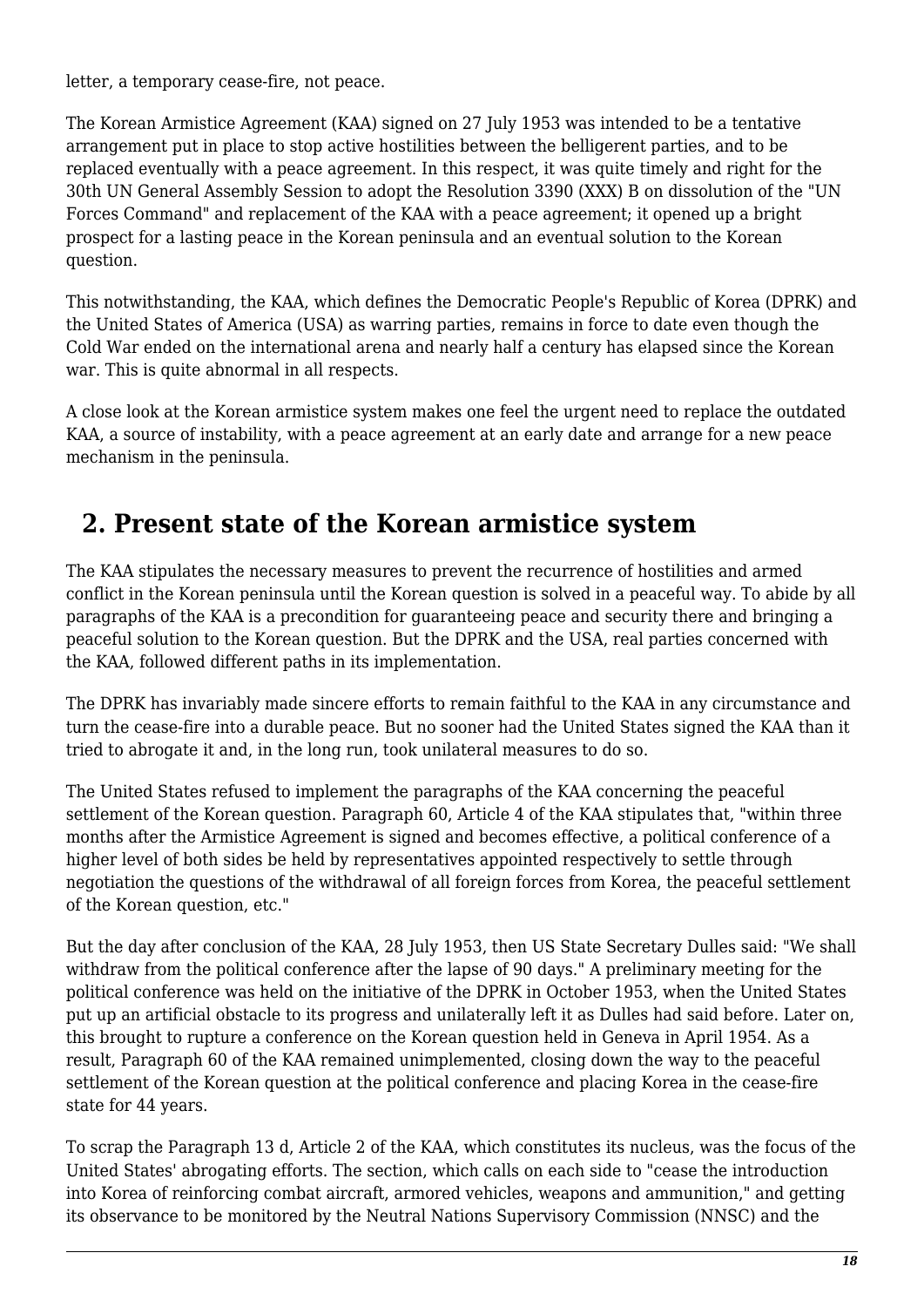Neutral Nations Inspection Teams (NNITs), is a key paragraph in preventing war and ensuring peace and security in the Korean peninsula.

The United States gave priority to nullifying this paragraph and illegally shipped huge quantities of combat material to South Korea in violation of it. It submitted to the NNSC a false report which recorded a smaller quantity of combat and operational equipment than was actually introduced to the south, and even stopped it halfway. To avoid the monitoring by NNIT, it disassembled big military equipment and brought it to South Korea as components or spare parts.

According to a report submitted to the NNSC by NNITs based in Pusan and Kunsan, the United States introduced to South Korea 38 "B-26" planes on 20 July 1955 and 106 mortars on 31 July 1953 by disassembling them and marking them as supplies to military shops. Other illegal introductions spotted by NNITs in the period from August 1953 to 15 April 1954 included, for example, 177 planes, 465 guns of different calibres, 6,400 rockets, 145 mortars and 1,365 machine-guns.

Upset by the continuous disclosure of illegal delivery of operational equipment, the United States notified the 70th meeting of the Military Armistice Commission (MAC) held on 31 May 1956, of its unilateral decision to prohibit the work of NNITs in South Korea and forced them to withdraw from there in June that year. As a result, NNITs which had been organized according to the KAA ceased to exist any longer.

At the 75th MAC meeting convened on 21 June 1957 the United States announced its unilateral abrogation of paragraph 13 d of the KAA and made public that it would no longer submit a report on replacement of old military equipment with new. The reason for this abrogation was explained afterwards by Remnichi who had served as the Chief of Staff of the US Army during the Korean War. At a hearing of the US House Appropriation Committee on 27 February 1960, he said, "through years-long efforts, we were successful in nullifying the Paragraph 13 d of the Armistice Agreement and introducing latest-type equipment there (into South Korea)."

At the 75th MAC meeting and others, the DPRK blamed the United States for such unfair acts, insisting that none of the paragraphs of the KAA could be unilaterally scrapped. It urged the United States to withdraw its decision and continue to present reports on replacement of military equipment.

At eight rounds of meetings, including the 316th meeting on 25 June 1957, the NNSC admitted that the United States' annulment of the paragraph 13 d was a grave violation of the KAA. But the United States persisted in its unfair position. On the contrary, it officially notified Syngman Rhee of delivery of ultra-modern weapons to South Korea and converted the South into a big nuclear base by shipping to it, in an undisguised way, large quantities of atomic and guided weapons and other latest weapons.

Out of the desire to fully implement the KAA, the DPRK provided the MAC and NNSC with all reports concerning the replacement of operational equipment until the regular activities of the armistice system were completely paralyzed by the United States' appointment of a South Korean army general as a "senior member" of the UN forces' side to the MAC.

Now that the main paragraph aimed at preventing the recurrence of war was nullified, the KAA and the armistice system failed to exercise any influence in this regard. Many events that took place afterwards in the Korean peninsula were actually resolved not in the framework of the cease-fire system but through direct DPRK-US negotiation. Typical examples were the incidents of the "Pueblo" in 1968 and the US army helicopter in 1994 which brought the situation in Korea to the brink of war.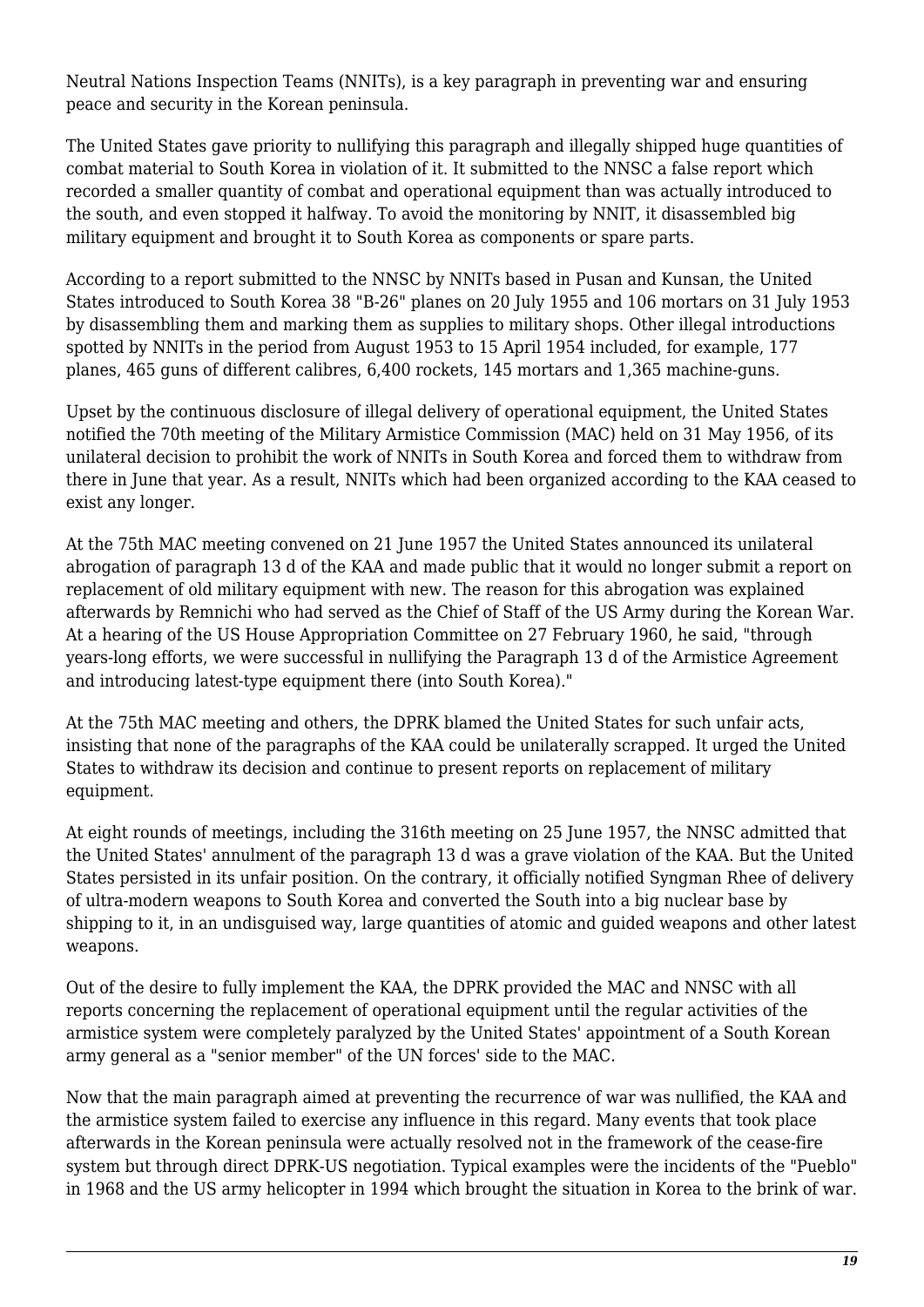Since the Paragraph 13 d of the KAA was abrogated by the United States, the NNSC, formed to supervise the introduction of operational equipment, had, in actuality, nothing to do.

The United States' unilateral annulment of the KAA paragraphs is immediately an abrogation of the Paragraph 61, which provides that the KAA can be amended or supplemented only on the basis of a mutual agreement; it means an end to the legal basis of maintaining the KAA.

Of the 63 paragraphs in the 5 Articles of the KAA, Article 2 (Paragraphs 12, 14-17 re. specific measures of cease-fire and armistice) and Article 3 (Paragraphs 51-59 re. POWs) were already carried out, and the Paragraph 13 on introduction of operational equipment, Paragraphs 19-35 on composition and function of MAC and Paragraphs 36-50 on composition and authority of NNSC were made null and void by the United States. What remains unscrapped are nine paragraphs in Article 1 (Military Demarcation Line and Demilitarized Zone). These paragraphs are also reduced to the ones recorded only in the agreement, and in actuality they play no effective role. As a result, the KAA has become a mere scrap of paper, useless in preserving peace on the Korean peninsula.

The United States destroyed the function and role of the armistice supervisory tool by appointing on 25 March 1991 a South Korean army general, a man without qualifications or competence, as a senior member of the UN forces' side to the MAC. As to South Korea, it was not a member of the United Nations during the Korean war nor a concerned party of the KAA. The South Korean authorities opposed the cease-fire until the last moment and the South Korean military did not sign on the armistice agreement. Moreover, the South Korean authorities have no real power in maintaining the armistice as South Korea has virtually transferred their supreme prerogative of military command to the United States according to the Taejon Agreement of July 1950, and has not taken it back properly.

As a result of destruction of the KAA and the armistice supervisory tool, there is no military mechanism guaranteeing the cease-fire in the Korean peninsula. The United States, belligerent party to the DPRK, stages almost every day large-scale war exercises against the latter by mobilizing modern forces and arms it brought to the South, and it creates an acute touch-and-go situation in this part of the world. Under these circumstances, it is easy to predict what a grave result will be cause by a small misunderstanding on either side.

#### <span id="page-19-0"></span> **3. US forces and the "UN forces"**

The US forces in South Korea often behave as "UN forces," giving confusion to the world's public opinion. The "UN Forces Command" in South Korea was not organized by a resolution of the United Nations but is a product of the Cold War. The United States made an abuse of the United Nations' name in order to justify the Korean war.

At the time when the Korean war broke out on 25 June 1950, most permanent members of the UN Security Council (UNSC) were allies of the United States and a veto vacuum was prevailing at that time due to the Soviet Union's boycott of UNSC work because of the representation of the "Republic of China." The United States made best use of it to conceal its true colors as the provoker and to justify its acts of aggression. Under a detailed plan, it manipulated the UNSC to brand the DPRK as the "aggressor" on June 25 1950 and to adopt an unreasonable resolution on mobilizing multinational forces in the Korean war on 7 July that same year.

This runs counter to the fundamental principles of the UN Charter and its elementary procedures. Paragraph 3, Article 27 of the UN Charter provides that all resolutions of UNSC should be adopted by the unanimity of votes of all its permanent member states, and Article 32 stipulates that the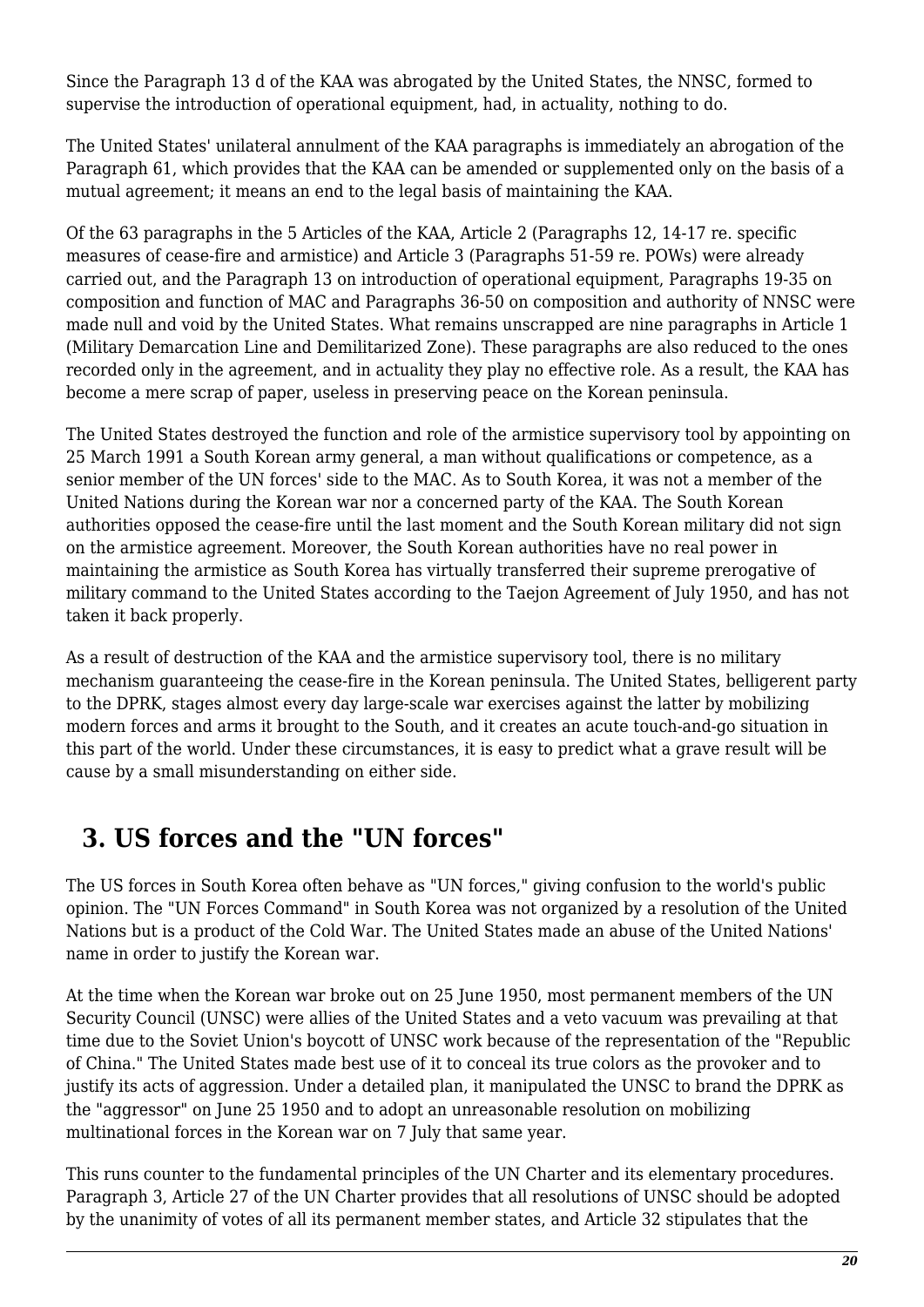UNSC is obliged to invite all parties concerned in a conflict to its meetings dealing with the conflict, whether a state is a member of the United Nations or not. However, the resolutions relating to the Korean war were illegally adopted at the UNSC in the absence of the Soviet Union, one of its permanent members. Moreover, the representative of the DPRK, the party concerned, was deliberately excluded while the representative of South Korea was invited to the UNSC meeting.

Despite this historical fact, the United States and South Korea hold that Resolution 84 (1950) of the UNSC, adopted on 7 July 1950, provides a legal basis for dispatch of the "UN forces" and organization of the "UN Forces Command." But, in fact, there are not such provisions in it. It only recommended that all members providing military forces make such forces available to a "unified command under the USA."

In this regard, UN Secretary General Boutros Boutros Ghali noted in his letter to the Foreign Minister of the DPRK, dated 24 June 1994: "I do not believe, though, that any principal organ of the United Nations, including the Secretary General, can be the proper instance to decide on the continued existence or the dissolution of the United Nations Command. However, allow me to recall that the Security Council, in operative paragraph 3 of resolution 84 (1950) of 7 July 1950, limited itself to recommending that all members providing military forces and other assistance to the Republic of Korea 'make such forces and other assistance available to a unified command under the United States of America.' It follows, accordingly, that the Security Council did not establish the unified command as a subsidiary organ under its control, but merely recommended the creation of such a command, specifying that it be under the authority of the United States. Therefore the dissolution of the unified command does not fall within the responsibility of any United Nations organ but is a matter within the competence of the Government of the United States."

This shows that, though the KAA referred to the DPRK-China and the UN forces as the legal parties to it, its real parties concerned are none other than the DPRK and the USA. It is these parties themselves that have so far managed the armistice system.

The successive "UN Forces" commanders were appointed by the US Government and they were all American generals. Traditionally a US-South Korea combined forces commander who has the operational command over the US forces and South Korean army as whole, also assumes the post of the "UN Forces" commander.

The "UN Forces Command," organized without any UN resolution, has undergone a process of dissolution; governments of 15 countries that had dispatched their forces to it withdrew them without any notice to the United Nations: France on 23 October 1953, Canada in April 1956, Luxembourg on 30 December 1954, the Philippines and South Africa in October and November 1953, Belgium in 1956, Greece on 13 July 1955, Colombia in October 1954, the Netherlands in march 1956, Ethiopia in December 1954, Australia in July 1953, the United Kingdom in July 1957, New Zealand in October 1953, Turkey in July 1956 and Thailand in July 1955. In particular, Ethiopia, the Netherlands, Belgium, Greece, South Africa and others do not remain in contact with the "UN Forces Command." Left alone there, the United States could not but admit that there were less than 300 staff officers and guards of honor in the command.

Ever since the founding of the United Nations, such a command has existed only in South Korea. It is a demand of the times to dissolve the "UN Forces Command" that has become such a phantom body.

Reflecting such a demand, the 30th Session of the UN General Assembly held on 18 November 1975 adopted Resolution 3390 (XXX)B on dissolving the "UN Forces Command" as a measure to achieve a durable peace in the Korean peninsula. The US side's Resolution 3390 (XXX) A also made a reference saying that it would enter into negotiation for making a new arrangement to replace the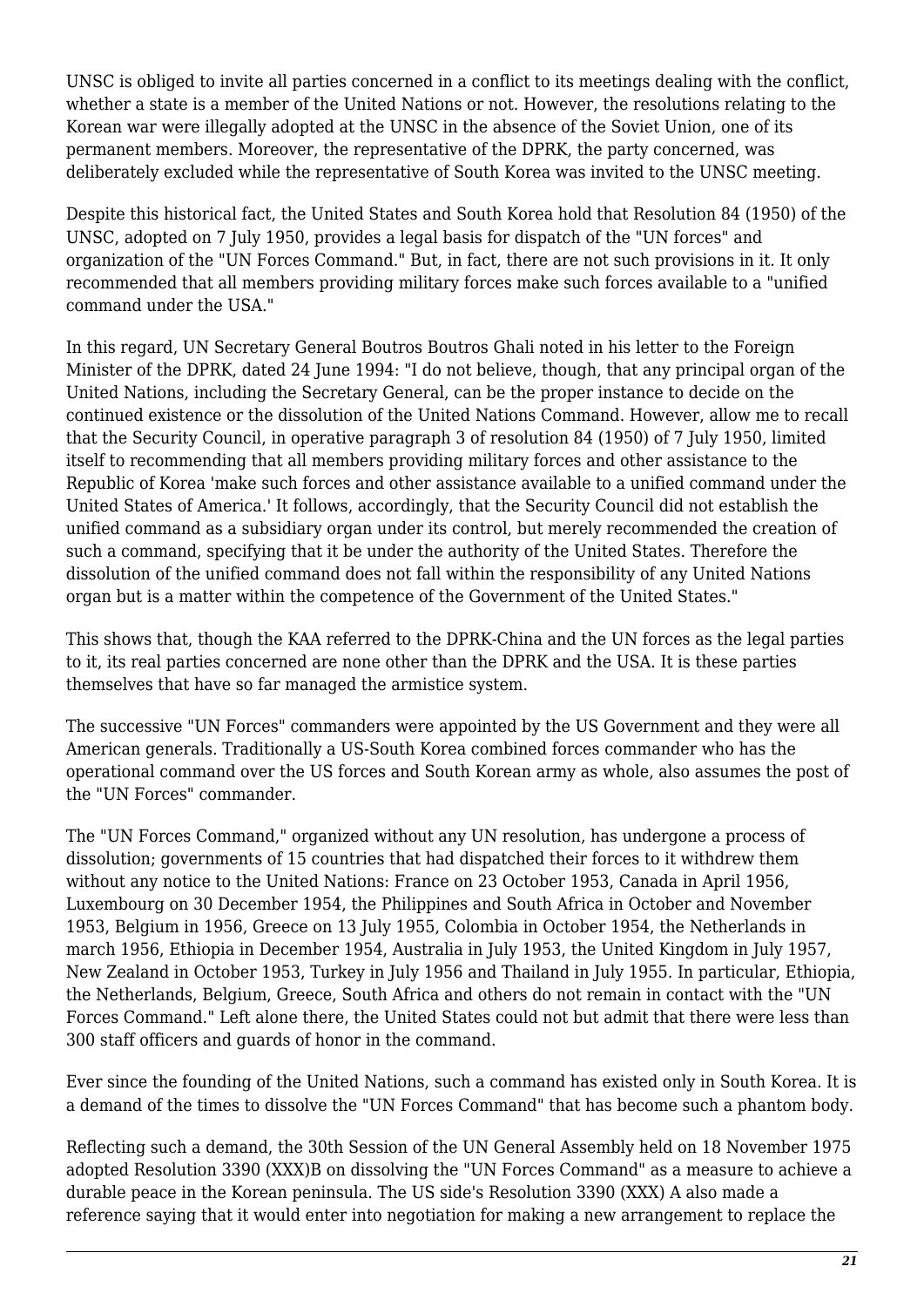armistice agreement and dissolve the "UN Forces Command" if there was an alternative.

In April 1994 the DPRK proposed to establish a new peace mechanism and in October 1994 the DPRK-US agreed framework was adopted and became effective. Therefore, such an alternative can be said to have been made.

## <span id="page-21-0"></span> **4. The DPRK efforts for a lasting peace and security in the Korean peninsula.**

A very dangerous security vacuum has been created in the Korean peninsula due to the United States' destruction of the armistice supervisory tool. The DPRK put forward various realistic proposals for making up for such a vacuum by all means and has made patient efforts to put it into effect.

With a view to maintaining the NNSC and restoring its function, the DPRK proposed, at the First Session of the 8th Supreme People's Assembly held on 30 December 1986 and in its proposal for phased arms reduction made public on 23 July 1987, to enhance the function of NNSC by involving it in verification of phased arms reduction in the Korean peninsula and stationing of neutral nations' supervisory forces in the DMZ. The DPRK also strove for over five years to hold negotiations in this regard with the United States and other parties concerned, but the US side refused.

In January 1984 the DPRK government advanced a proposal to conclude a peace agreement between the itself and the USA and adopt a non-aggression declaration between the North and South; on 19 February 1992 the "North-South Agreement on Reconciliation, Non-aggression, Co-operation and Exchange" was adopted and put in force and a North-South joint military commission was formed accordingly. Now that the North and South committed themselves to non-aggression, what remains to be done is to make an arrangement for a perfect, comprehensive and lasting peace in the Korean peninsula.

Under these circumstances, the DPRK government proposed to the United States on 29 April 1994 to replace the old armistice system with a new peace mechanism. Based on this proposal, the DPRK withdrew its members to the MAC in order to make up for the vacuum and set up the Panmunjom Mission of the Korean People's Army (KPA).

In accordance with the agreement between the two countries, the Chinese Government withdrew the delegation of the Chinese People's Voluntary Army from Panmunjom in December 1994, and the delegation of the NNSC based on the DPRK-China side also left the country.

The United States was obliged to agree to the DPRK-US military talks in Panmunjom in May 1995, and some progress was made at the general-level talks before they were brought to rupture in September that year.

Taking into consideration the United States' Korean policy and the present state of DPRK-US relations, the DPRK Government put forward on 22 February 1996 an expanded proposal designed to provide, at least, a mechanism aimed at preventing armed conflict and war in the Korean peninsula. This proposal makes the following three problems its key points: the conclusion of the DPRK-US tentative agreement, the organization and operation of a DPRK-US joint military body replacing the MAC, and the holding of negotiations at a concerned level to discuss these issues. The tentative agreement may include the management of the MDL and the DMZ, the method for settling armed conflicts or accidents, the formation, duties and authority of a joint military body, the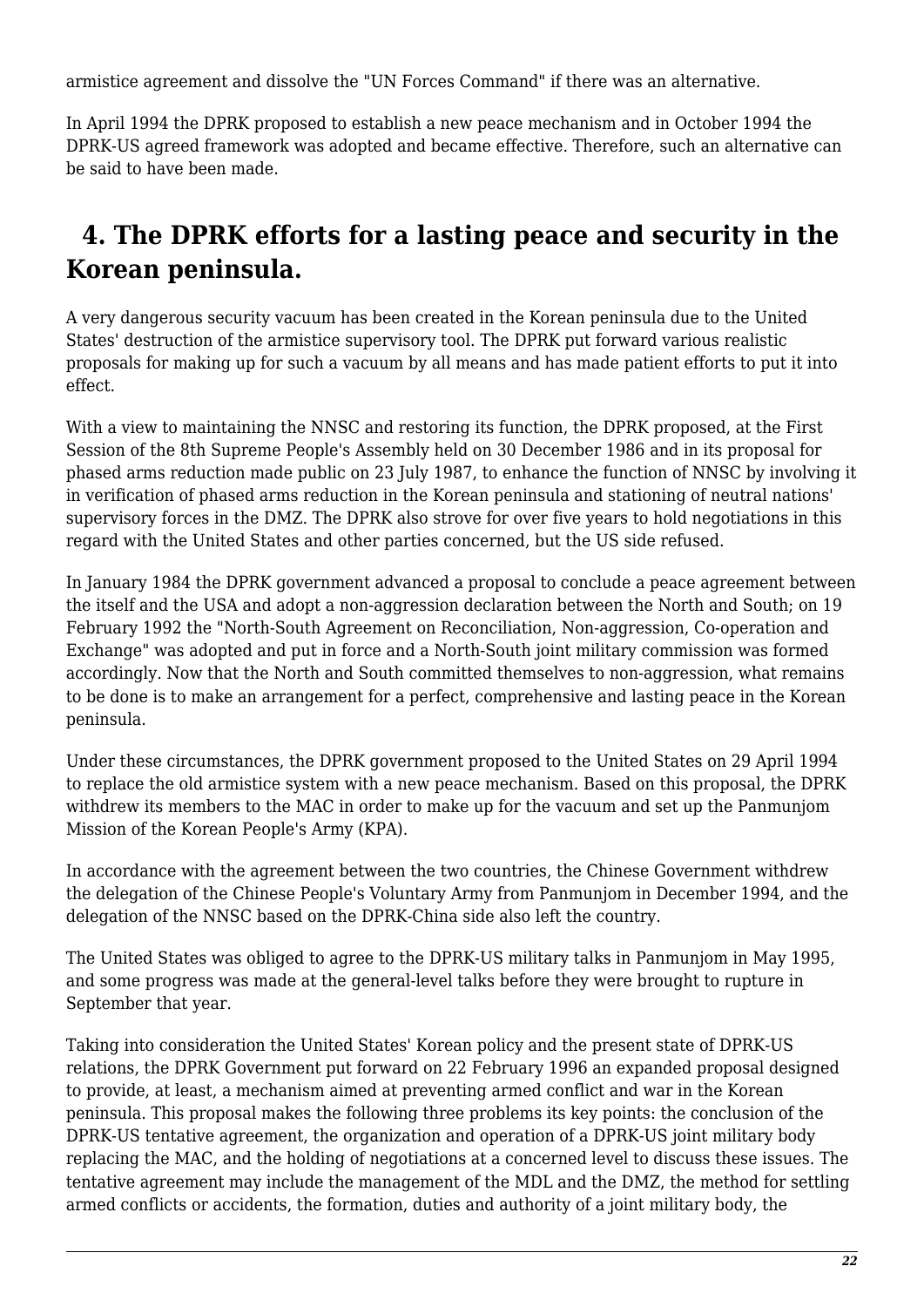amendment and supplement of the agreement, and other issues concerning the maintenance of security. It shall replace the KAA until a complete peace agreement is concluded.

This proposal fully reflects the interests of both the parties to the KAA and other parties concerned. Since the North and South adopted a non-aggression declaration and formed a joint military body, this specific proposal, once applied, will contribute to easing tensions and ensure peace in the Korean peninsula, and create a precondition for its confederal reunification.

### <span id="page-22-1"></span> **5. Conclusion**

A thaw is visible these days in abnormal relations between the DPRK and the USA. They signed the 11 June 1993 Joint Statement and the 21 October 1994 agreement committing themselves to making joint endeavors for denuclearization, peace and security in the Korean peninsula. Heavy oil is delivered to the DPRK and protocols regarding the building of light water reactors were concluded, in conformity with the DPRK-US agreed framework.

In the light of the developments of the present international situation, which show signs of detente and reconciliation, it is an urgent requirement of the times to end a half a century-long armistice and make a new peace mechanism in the region. The DPRK made specific proposals to the United States in this respect. Now the ball is in the United States' court. How it responds to those proposals will be decisive in accelerating the process of peace, détente and peaceful reunification in Korea.

#### <span id="page-22-0"></span> **IV. NAPSNet Invites Your Responses**

The Northeast Asia Peace and Security Network invites your responses to these essays. Below are some questions that some readers may find useful in putting the issues raised by the essays into a critical light. Please send responses to: [napsnet-reply@nautilus.org](mailto:napsnet-reply@nautilus.org (Response to Forum #4)) (preferably using "response to forum #4" as the subject). Responses will be considered for redistribution to the network only if they include the author's name, affiliation, and explicit consent.

\* Kim Myong Chol argues that the US is unlikely to complete the light water reactors on schedule while the DPRK is obliged simply to wait. Do such claims serve to play into the hands of US opponents of the Agreed Framework?

\* Why does Kim consider the proposed four-party peace talks format untenable?

\* Why does Kim believe that that a US-DPRK treaty is the best way to promote "full-fledged democracy" in the ROK?

\* Considering the intensely ideological nature of the Korean conflict, how realistic is Kim's suggestion of "one confederal state with two systems and two local governments"? Given the ROK's opposition to the DPRK position, how realistic is the hope for a negotiated, peaceful Korean reunification?

\* Although Kim views US forces in Korea, rather than ROK forces, as the primary threat to DPRK security, he also advocates retention of a US military presence to support Korean reunification. Is this scenario practical from the DPRK point of view? Does it offer a potential compromise position that the ROK could, in some form, accept?

\* Pak Chol Gu argues that unilateral US actions have undermined the legal standing of the Korean Armistice Agreement. How does this analysis differ from Patrick Norton's? Does Pak's position